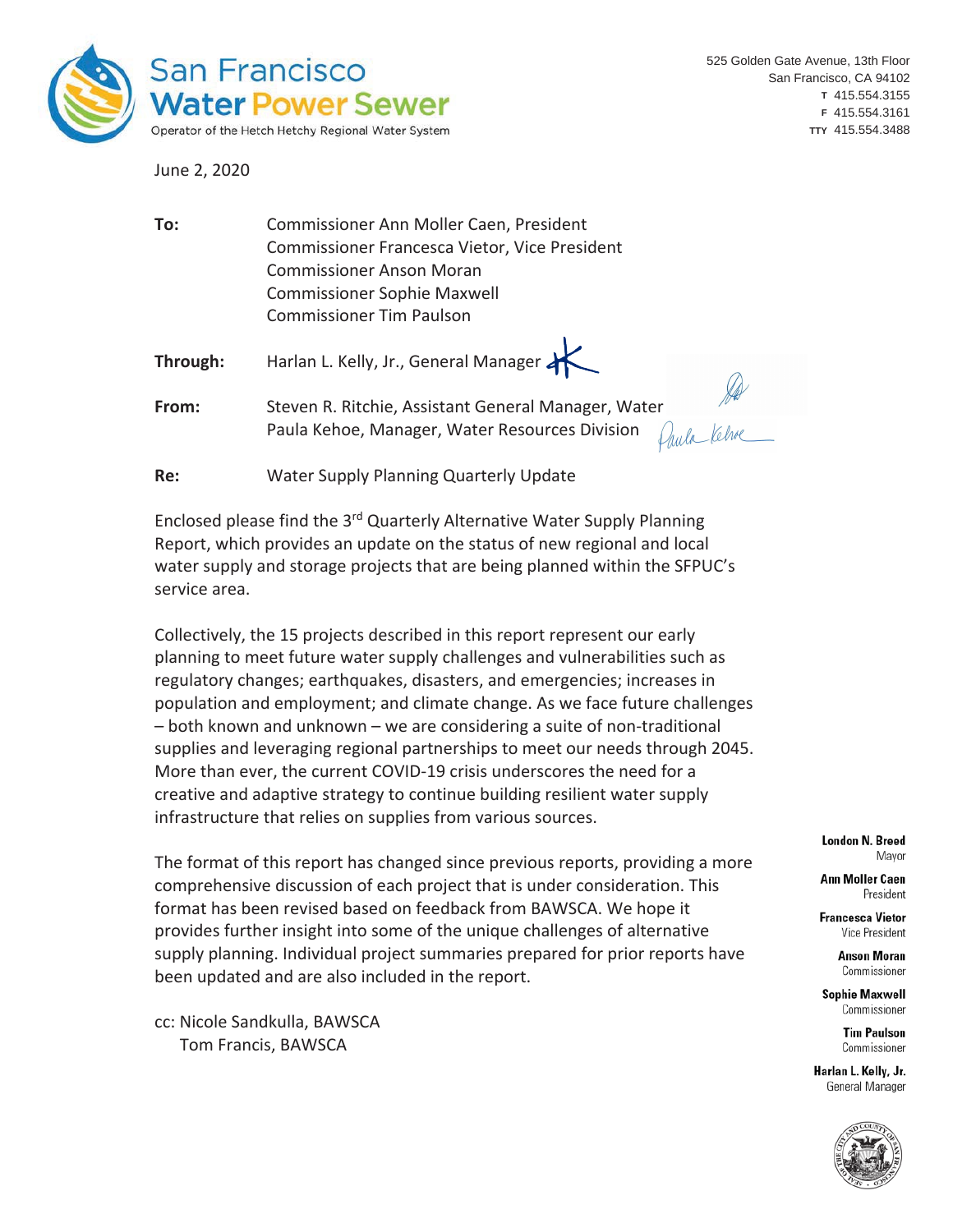

# **Alternative Water Supply Planning Quarterly Report**

June 2020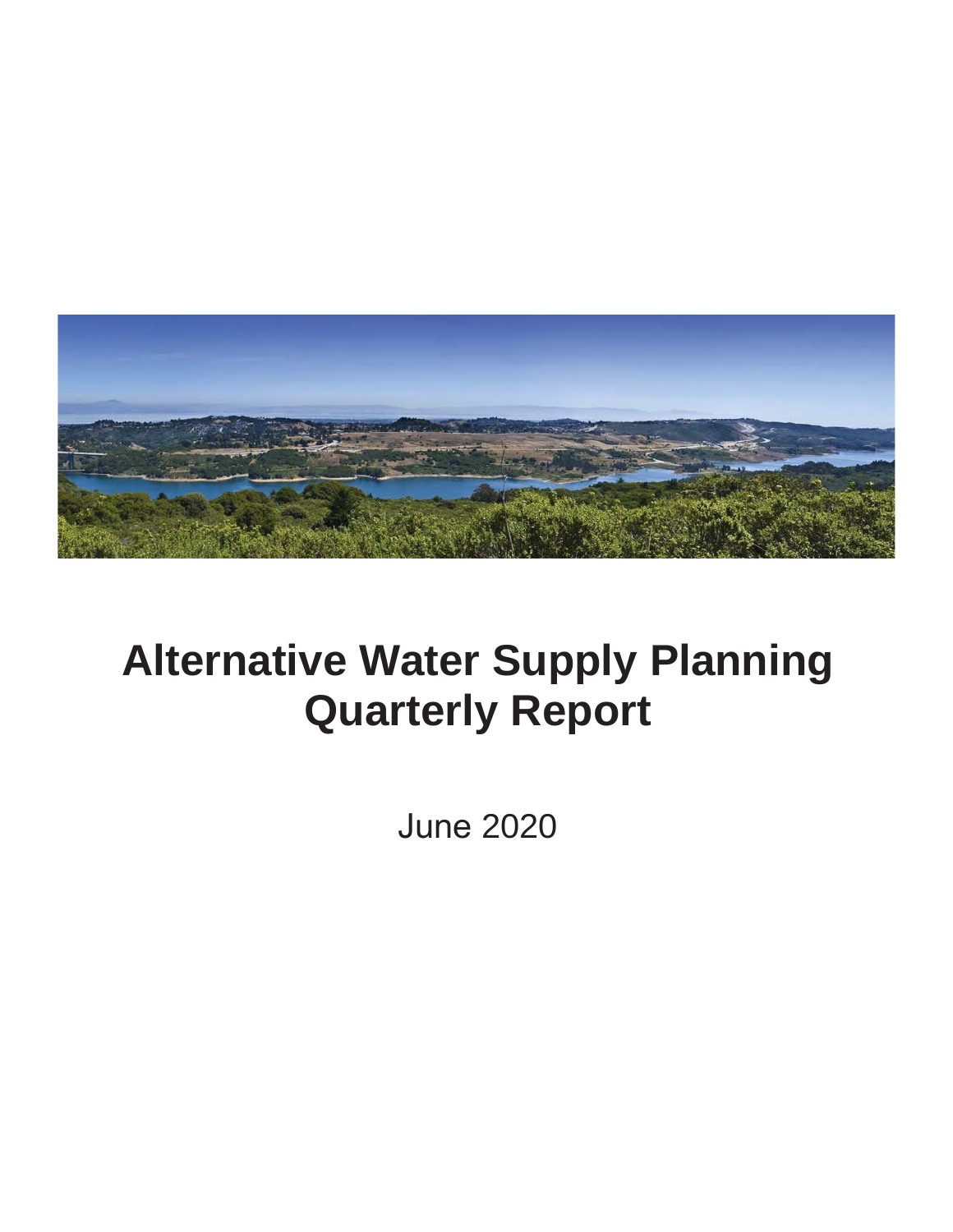# **Overview**

As the SFPUC prepares to meet demands through the 2045 water supply planning horizon, there is a need to look beyond the traditional surface water supplies of the San Francisco Regional Water System (RWS) and local groundwater sources. This report describes the non-traditional or "alternative" water supply options that we are considering such as expanding storage, groundwater banking, transfers, purified water (potable reuse), desalination, and technological innovations that can increase supply. The need to pursue these supply options stems from the significant water supply needs that the SFPUC faces within the planning horizon and because traditional supplies are increasingly limited. While these needs will continue to evolve over time, our adaptive planning strategy is focused on being able to meet needs when they arise while continuing to provide reliable and sustainable water supply to our retail and wholesale customers.

Among the water supply needs before the SFPUC, the most significant is represented by the need to make up for new instream flow requirements on the Tuolumne River. In December of 2018, the State Water Resources Control Board (State Board) adopted amendments to the Bay Delta Water Quality Control Plan (Bay-Delta Plan). For the SFPUC, the effect of this action is a requirement to leave 40% of unimpaired flows in the Tuolumne River to achieve fishery improvements in the Bay-Delta system. SFPUC staff determined that the water supply impact of this new flow requirement in the Tuolumne River would be approximately 93 million gallons per day (mgd) during drought years at our contract levels of demand.

The SFPUC is pursuing litigation against the State Board and is simultaneously seeking a compromise solution through a Voluntary Agreement with the State of California. We are hopeful that this will result in a smaller gap during drought conditions than what is currently anticipated. In the meantime, water supply projects take years and even decades to plan and implement. Complexities of implementing alternative water supply projects can require even longer lead times for planning than traditional water supply projects. Thus, there is an urgency to plan and develop new water supplies that provide drought year reliability so that we can continue to meet our highest priority needs and our Level of Service Goals and Objectives.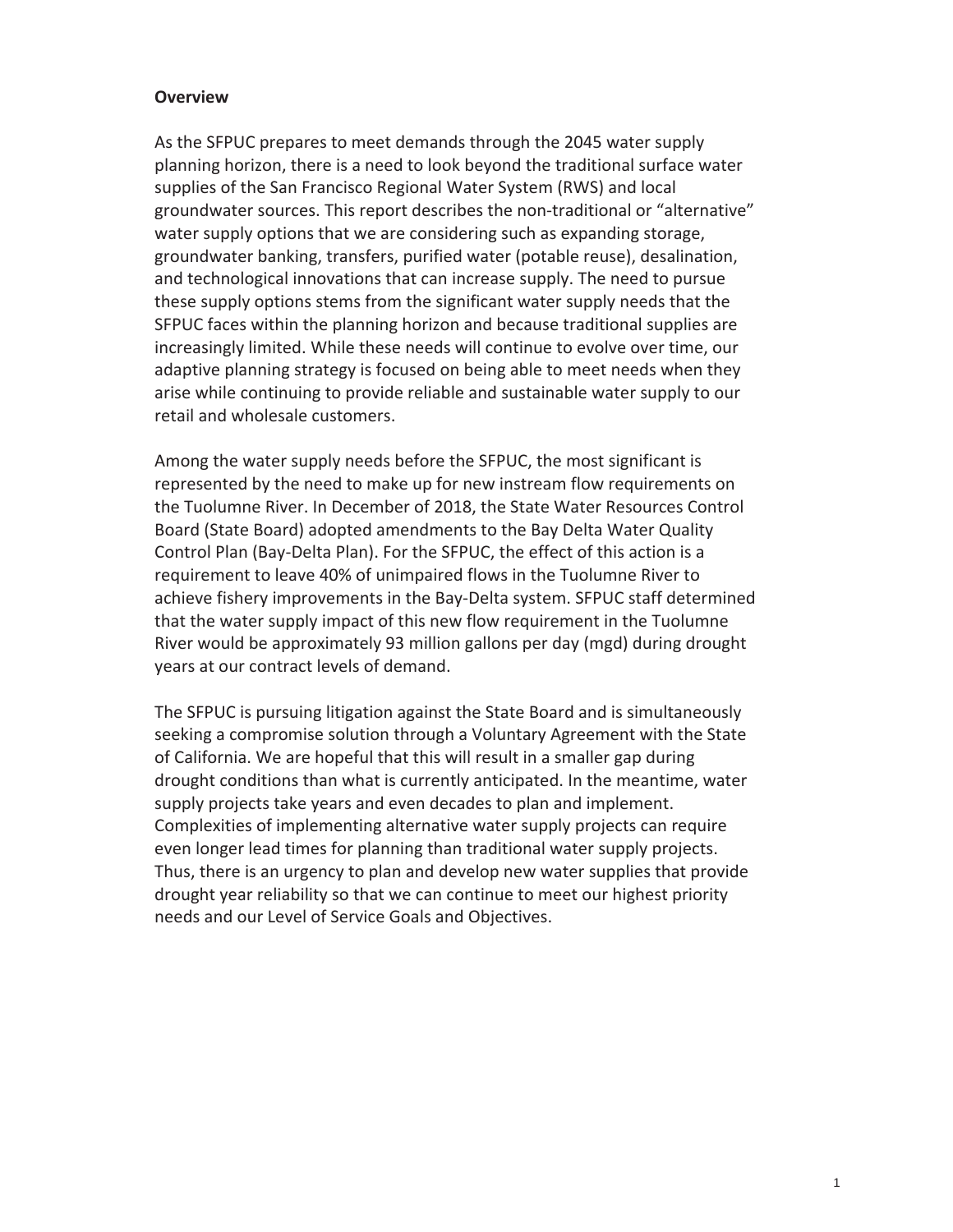The current planning effort and the focus of this report is on meeting the following needs:

| <b>Water Supply Need</b>                                                    | <b>Timing of Supply Shortfall</b>      | <b>Volume</b><br>(mgd) |
|-----------------------------------------------------------------------------|----------------------------------------|------------------------|
| Known water supply gaps from prior<br>planning efforts (dry year transfers) | Drought (near-term)                    | 2                      |
| Instream flow needs (San Mateo<br>Creek)                                    | Drought (near-term)                    | 3.5                    |
| Instream flow needs (Tuolumne<br>River)                                     | Drought (near-term)                    | 93                     |
| Other increases in customer<br>demands (anticipated)                        | All Years (TBD)                        | TBD                    |
| San Jose and Santa Clara (historical<br>demand)                             | <b>All Years</b><br>(decision by 2028) | 9                      |
| Additional demand from San Jose<br>and Santa Clara                          | <b>All Years</b>                       | 6.5                    |
| <b>TOTAL POTENTIAL DROUGHT NEEDS</b>                                        |                                        | 98.5                   |
| <b>TOTAL POTENTIAL ALL YEAR NEEDS</b><br>(San Jose and Santa Clara)         |                                        | 15.5                   |

# **Planning Priorities and Service Objectives**

In our planning framework, water supply needs will be met in order of priority. These planning priorities, which were first articulated for the Commission in August 2016, have been slightly modified over time and are expressed as follows:

- 1. Offset instream flow needs and meet regulatory requirements
- 2. Meet existing obligations to existing permanent customers
- 3. Make interruptible customers permanent
- 4. Meet increased demands of existing and interruptible customers

In conjunction with these planning priorities, the SFPUC considers how well we can achieve our Level of Service (LOS) Goals and Objectives related to water supply and sustainability when considering new water supply opportunities. The key LOS Goals and Objectives relevant to this effort can be summarized as:

- Meet dry-year delivery needs while limiting rationing to a maximum 20 percent system-wide reduction in water service during extended droughts;
- Diversify water supply options during non-drought and drought periods;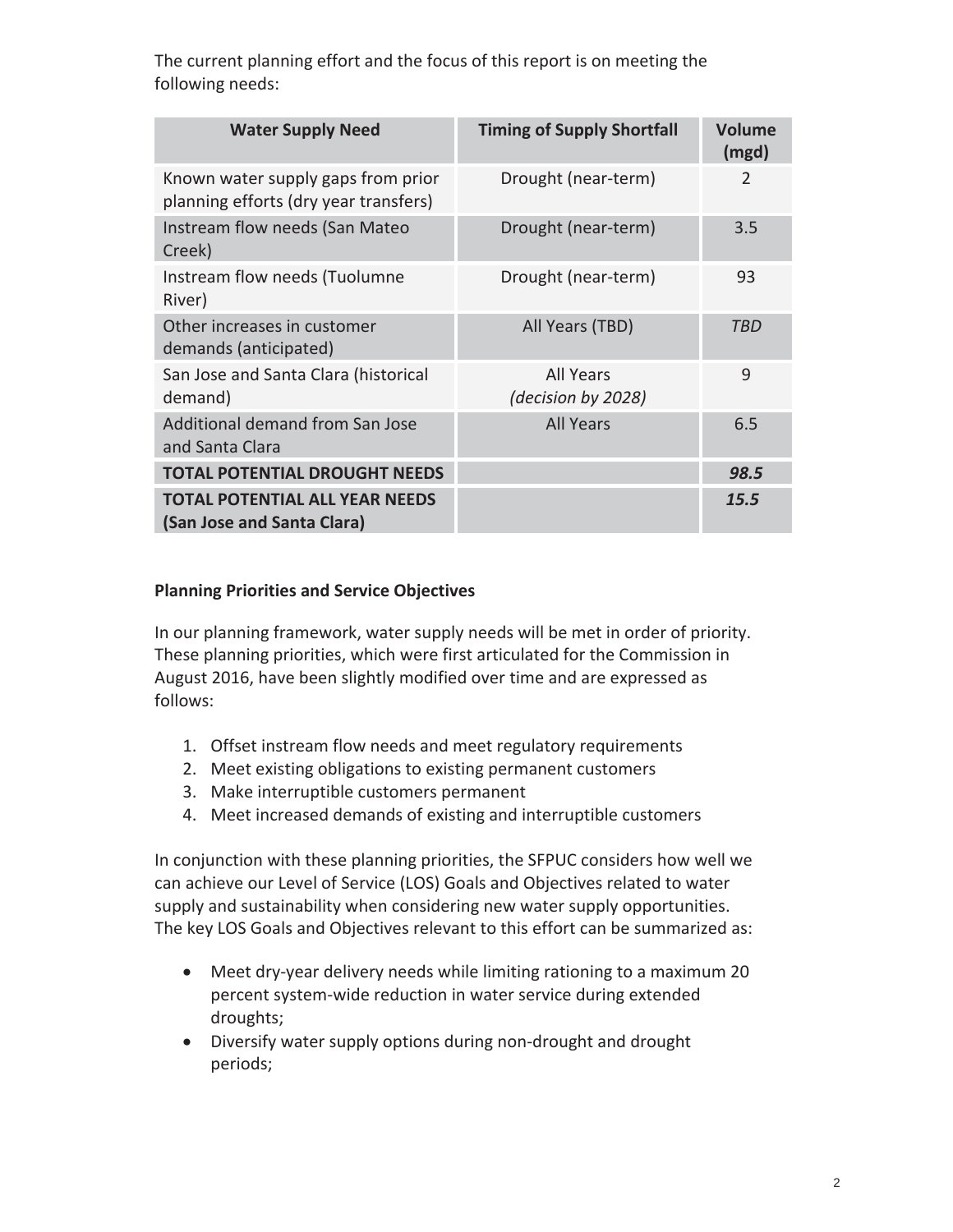- Improve use of new water sources and drought management, including groundwater, recycled water, conservation, and transfers;
- Meet, at a minimum, all current and anticipated legal requirements for protection of fish and wildlife habitat.
- Maintain operational flexibility (although this LOS Goal was not intended explicitly for the addition of new supplies, it is applicable here).

Together, the planning priorities and LOS Goals and Objectives provide a lens through which we consider the water supply options and opportunities as we strive to meet all our foreseeable water supply needs.

# **Water Supplies in the Pipeline**

Reducing demand has always been the first line of defense in the SFPUC's water planning strategy. Despite growth, both retail and wholesale customers maintain active conservation programs. In San Francisco's retail service area, conservation continues to be a way of life. Retail customers have consistently maintained very low per capita water use. In addition, the SFPUC offers tools such as grants, rebates, educational programs, free consultation services, free devices and leak alerts. As a result, San Francisco maintains one of the lowest residential per capita water consumption rates at 41 gallons per person per day, which is half of the statewide average. To further reduce demand on potable supplies, the SFPUC has pioneered an onsite water reuse program in San Francisco that is helping to keep the largest commercial and mixed use developments significantly off the water grid, reducing the new potable demand for those buildings through mandates, technical assistance, and grant programs.

Since 2008, the SFPUC has been investing in capital projects to bring new supplies totaling approximately 10 mgd online in the retail service area. The SFPUC is constructing the Westside Enhanced Water Recycling Project to provide non-potable water to the largest remaining irrigation users, while partnering with neighboring water and wastewater agencies to realize maximum regional recycled water opportunities. The SFPUC is also implementing both local and regional groundwater projects to produce local drinking water supplies.

Individual wholesale customers have implemented active conservation programs in their service areas to maintain low per capita use, and are similarly investing in groundwater and water recycling programs to offset potable demands. The SFPUC does not track non-RWS supplies in the wholesale service area; however, we share best practices and coordinate on planning and messaging through BAWSCA and common planning efforts.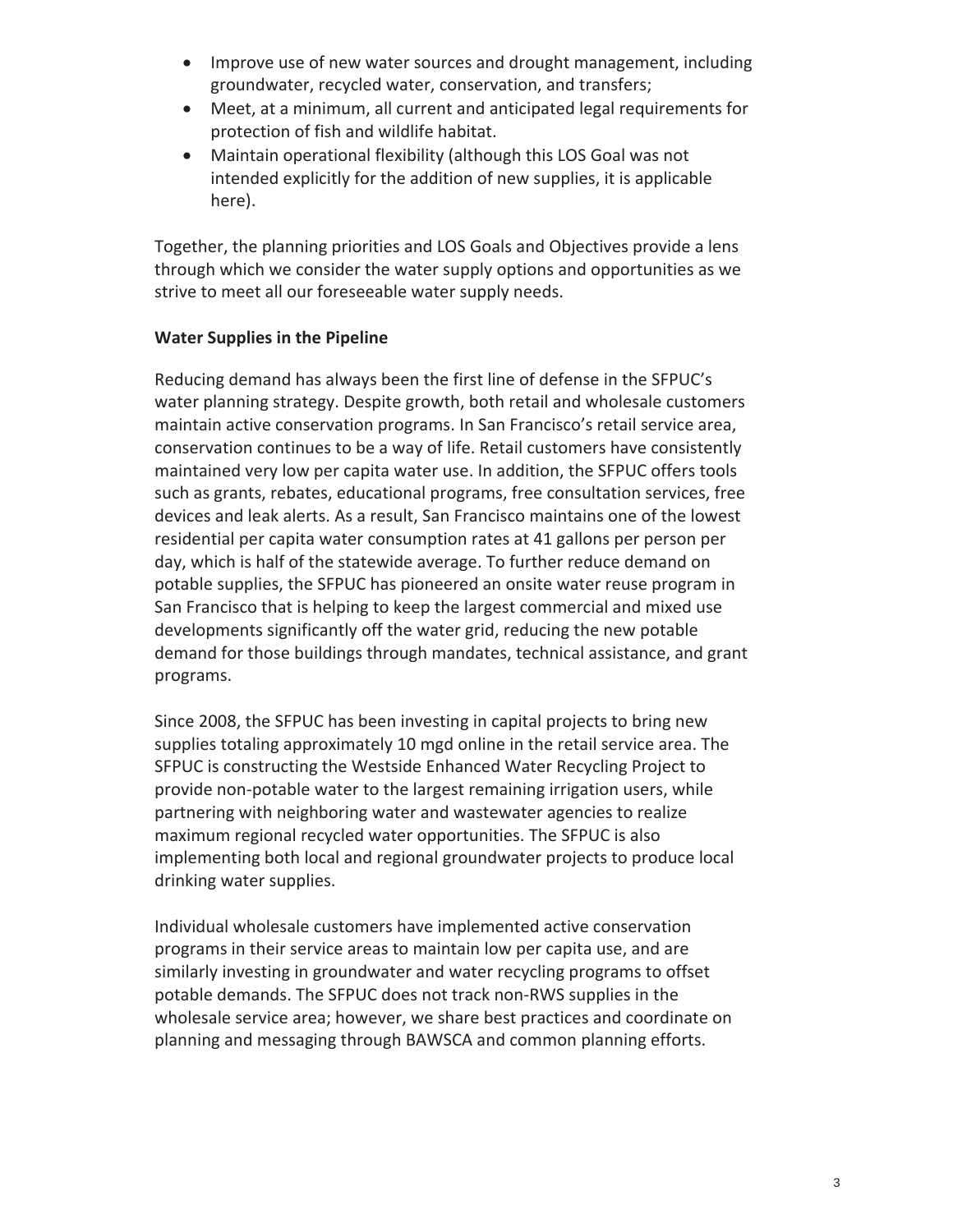# **Alternative Water Supplies**

The aforementioned projects that are already in the pipeline were being planned well before the new drought year needs of up to 98.5 mgd were identified; therefore, they do not count toward meeting our current water supply needs. SFPUC staff continue to seek additional opportunities to increase the potential for conservation, onsite water reuse, and recycled water projects through innovation, policies and partnerships. A number of identified projects directly address these priorities.

While the RWS will remain the backbone of the SFPUC's wholesale and retail supply into the future, stresses on that system and new water supply needs require that we consider alternative water supplies and creative solutions within the planning horizon. These new water supply options, which are the subject of this report, include expanding storage, groundwater banking, transfers, purified water (potable reuse), desalination, and technological innovations that can increase supply. In addition to the opportunities we have identified and are developing, we are also continuing to seek more options to fully meet our needs. In the context of our planning efforts, new supply categories are described below.



**Storage (volume dependent on supply availability and conveyance).** Both surface water and groundwater storage provide opportunities to hold water when we have it so that it can be available when we need it most (drought years). The amount of water storage we can use is dependent on the amount of additional supplies that could be secured as well as the capacity of the conveyance facilities that connect storage to our distribution system. The Calaveras Reservoir Expansion Project and the Los Vaqueros Reservoir Expansion (LVE) Project would provide new storage opportunities. The Daly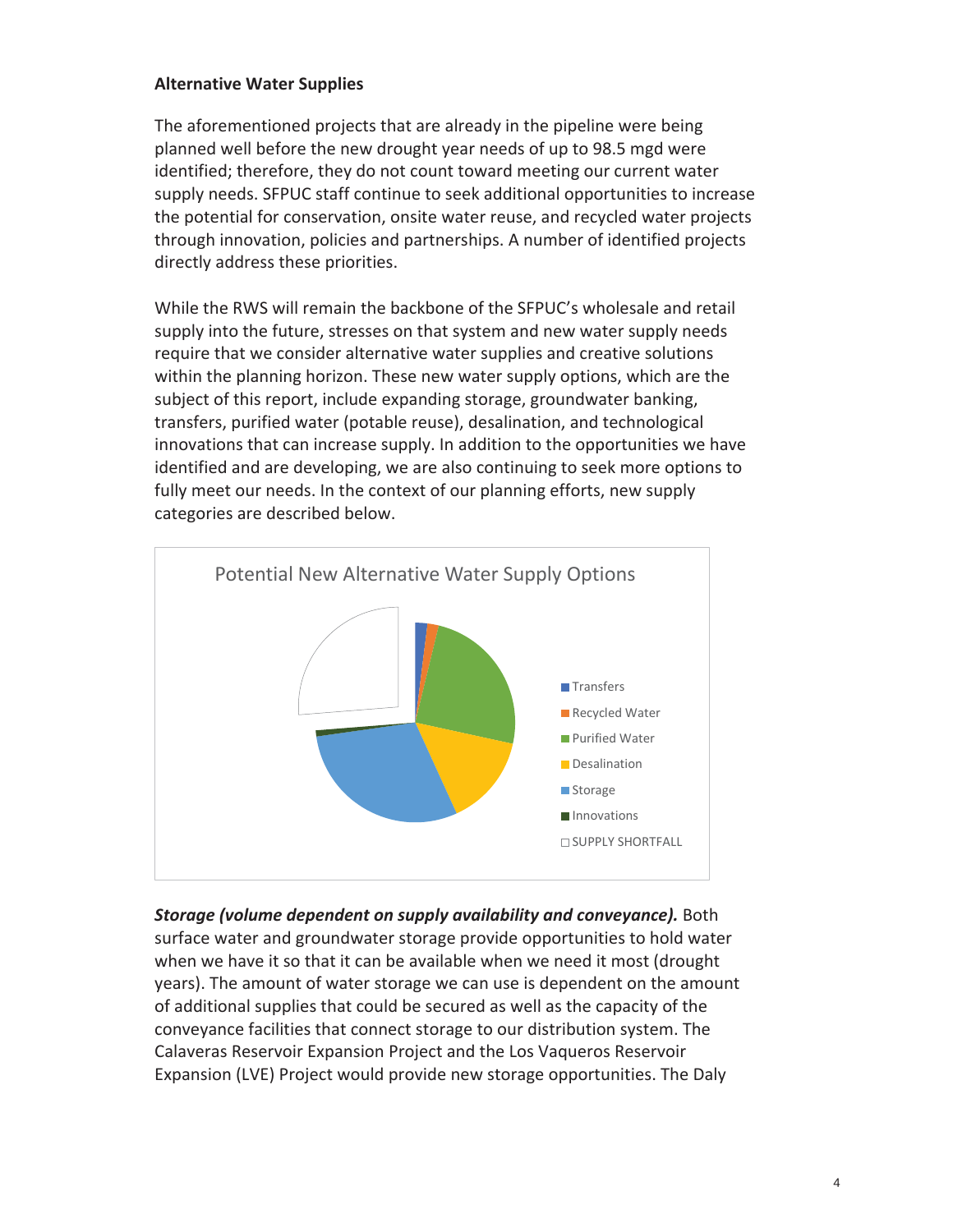City Recycled Water Expansion Project would offset groundwater pumping in Colma, leaving more groundwater in the South Westside Basin, supporting the reliability of the ongoing Groundwater Storage and Recovery (GSR) Project during droughts. In addition, the SFPUC is exploring opportunities for interbasin collaborations and regional groundwater banking in the Tuolumne River watershed. Expanding the capacity of Hetch Hetchy Reservoir was considered but is not being pursued in the planning horizon at this time.

*Dry Year Transfers (~2 mgd).* A transfer of water from another agency utilizing existing facilities during drought years would be an ideal way to efficiently utilize existing water supplies. However, during droughts is when there is a significant shortage in water supply, so securing dry year transfers has proven difficult in the past due to institutional complexities. We are continuing to pursue all feasible opportunities.

**Purified Water (Potable Reuse) (~10-25 mgd).** Potable reuse is the process by which treated effluent from a wastewater treatment plant undergoes advanced treatment, including filtration, reverse osmosis and disinfection, to produce purified water (the product) that meets or exceeds drinking water standards. Depending on the nature of the project, this purified water can be used to augment surface water supplies, recharge a groundwater basin, or be blended in a drinking water reservoir for direct distribution. The latter form of potable reuse (treated water augmentation) is not yet regulated, but expected to be in 2023.

Many utilities throughout California are considering potable reuse. The SFPUC is considering both regional and in-city projects. Research and analysis are the first steps in understanding and evaluating purified water projects. The three purified water projects being evaluated currently are 1) Crystal Springs Purified Water (PREP), which could produce 6-12 mgd to augment surface water supplies in Crystal Springs Reservoir; 2) Alameda County Water District (ACWD)-Union Sanitary District (USD) Purified Water Partnership, which could produce over 4 mgd. A feasibility study is underway to determine the water supply potential; and 3) San Francisco Purified Water, which could provide up to 5 mgd of purified water in San Francisco. Because this project represents treated water augmentation, which is not yet regulated, additional research and investigation will be required to assess project feasibility.

Unlike dry year transfers or storage projects that can enhance drought supply reliability, potable reuse projects are generally designed to be operated in all years, including wet/normal years when use and storage capacity for that water may be limited or unavailable. As we pursue these projects, we continue to seek design and technology solutions for intermittent or scalable use.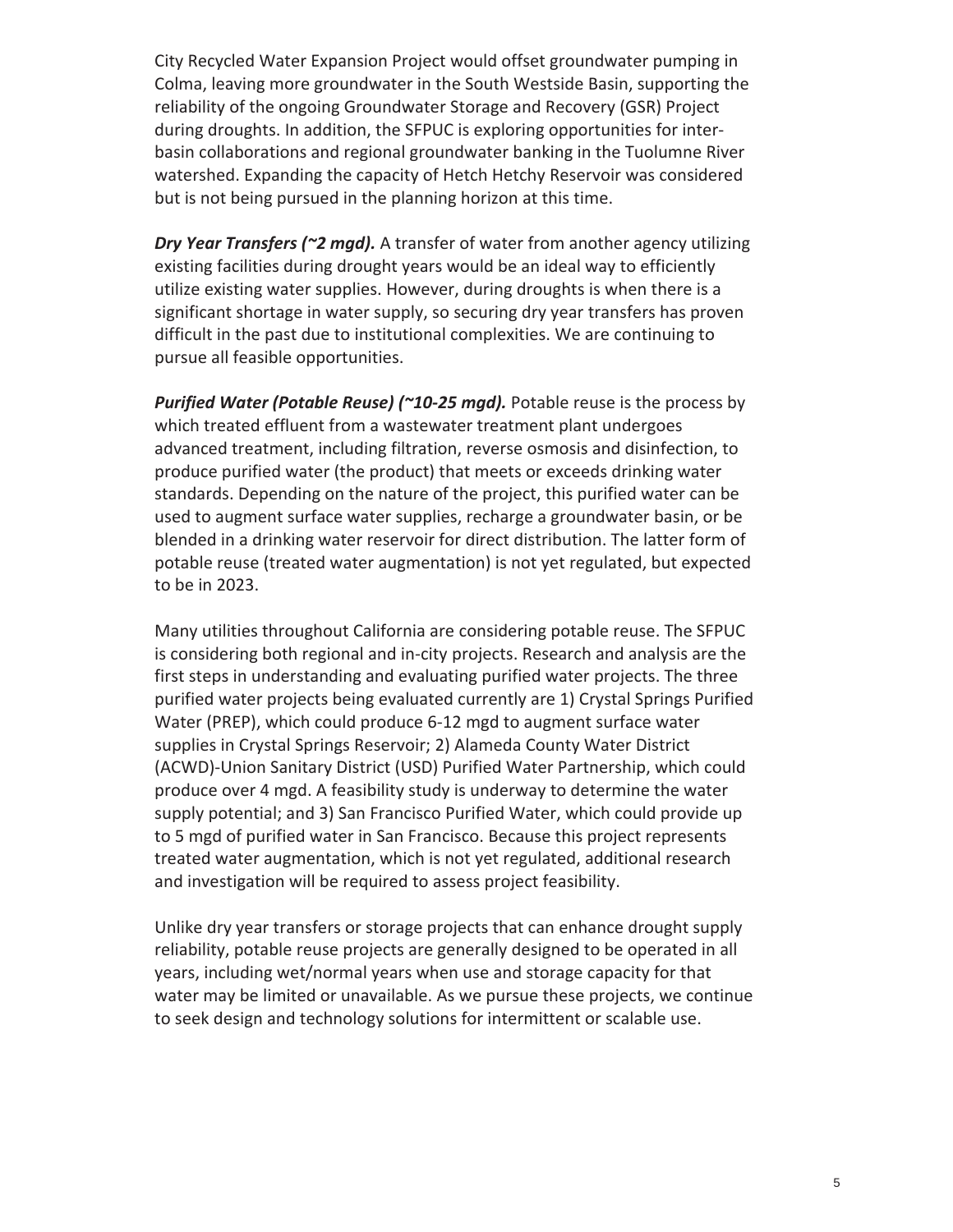*Desalination (~5-15 mgd).* The Brackish Water Desalination Project could provide 5-15 mgd of new supply for the SFPUC. The proposed project would be located in East Contra Costa County with partners including CCWD, Zone 7 Water Agency and Valley Water. East Bay Municipal Utility District (EBMUD) and ACWD may also participate in the project. Like potable reuse projects, a regional desalination project would likely need to be operated year-round to maintain the integrity of the treatment systems unless scalable design or technology solutions are identified. However, developed in conjunction with the LVE Project, this project could be used to provide greater drought supply reliability.

# **Planning for Implementation**

If all the projects identified through the SFPUC's current planning process to date could be implemented, there would still be a supply shortfall of approximately 25% to meet projected demands. Furthermore, each of the supply options being considered has its own inherent challenges and uncertainties that may affect our ability to implement it. These risks will be described by project in the ensuing pages.

Given the limited availability of water supply alternatives - unless the supply risks are significantly reduced or our needs change significantly - the SFPUC will continue to plan, develop and implement all project, partnership and policy opportunities that can help bridge the anticipated water supply gaps during droughts. In 2019 a survey was completed among water and wastewater agencies within the SFPUC service area to try to identify additional opportunities for purified water. Such opportunities remain limited, but staff continue to pursue all possibilities, and water supply options contained in this report may be augmented over time.

# **Schedule**

Planning remains in the early stages for the proposed alternative water supply projects. Given the level of complexity and uncertainty around implementation, we expect that they will take between 10 and 30 years to implement. As we continue to plan, we will take into account the timing of water supply needs such as implementation of Bay-Delta Plan requirements during the next drought or the decision to make San Jose and Santa Clara permanent customers by 2028.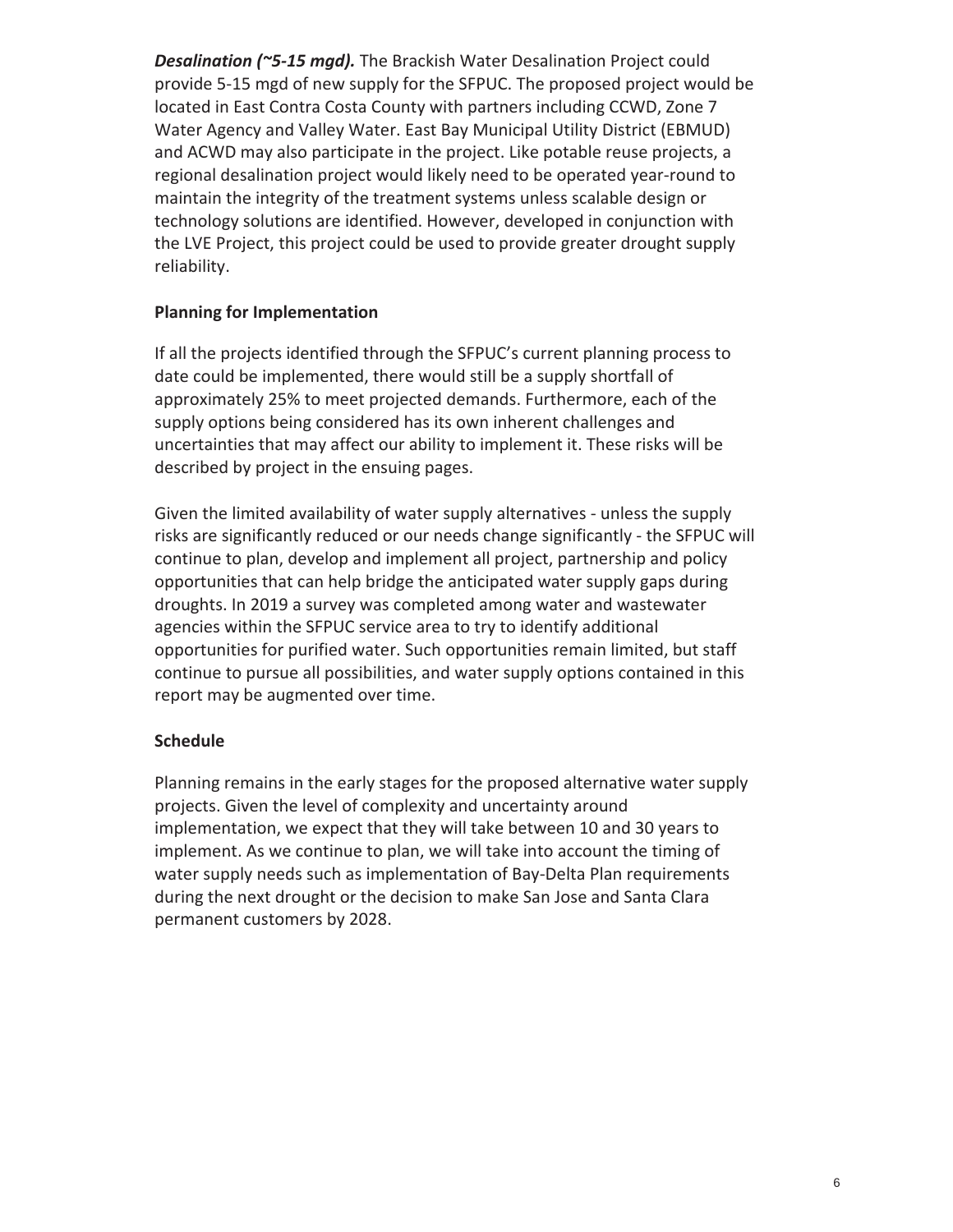

# **Staffing**

In order to advance the planning for several of these alternative water supply projects expeditiously, the SFPUC is establishing a new group within the Water Resources Division. In February and March of 2020, two new project managers were hired. The timing of their onboarding and plans to hire a manager to supervise this group coincided with the onset of the COVID-19 Shelter in Place order in San Francisco. While recruitment for the supervising position has been temporarily suspended, a senior staff member was designated to serve as Acting Manager to ensure that planning on all projects continues seamlessly. Staff have put in extra effort to ensure that the SFPUC can make significant progress on all planning efforts underway during this time. As a result, no planning activities have been delayed as a result of the current crisis.

# **Water Supply Task Force**

Success in planning water supply projects will ultimately depend on our ability to operate and integrate these new supplies into our existing water supply network. This goal is even more challenging when the new water supplies are from very different sources than our existing surface water and groundwater supplies.

To advance these alternative water supply projects in a thoughtful way, the SFPUC has established a Water Supply Task Force within the SFPUC that brings together a cross-functional group including planning, policy, environmental management, operations, water quality, finance, legal, and communications resources. Through early and frequent communications on all of the proposed projects, this group helps to anticipate long-term risks and challenges and address them early in the planning process. The Water Supply Task Force convenes every two weeks, and has continued to do so remotely since March 2020.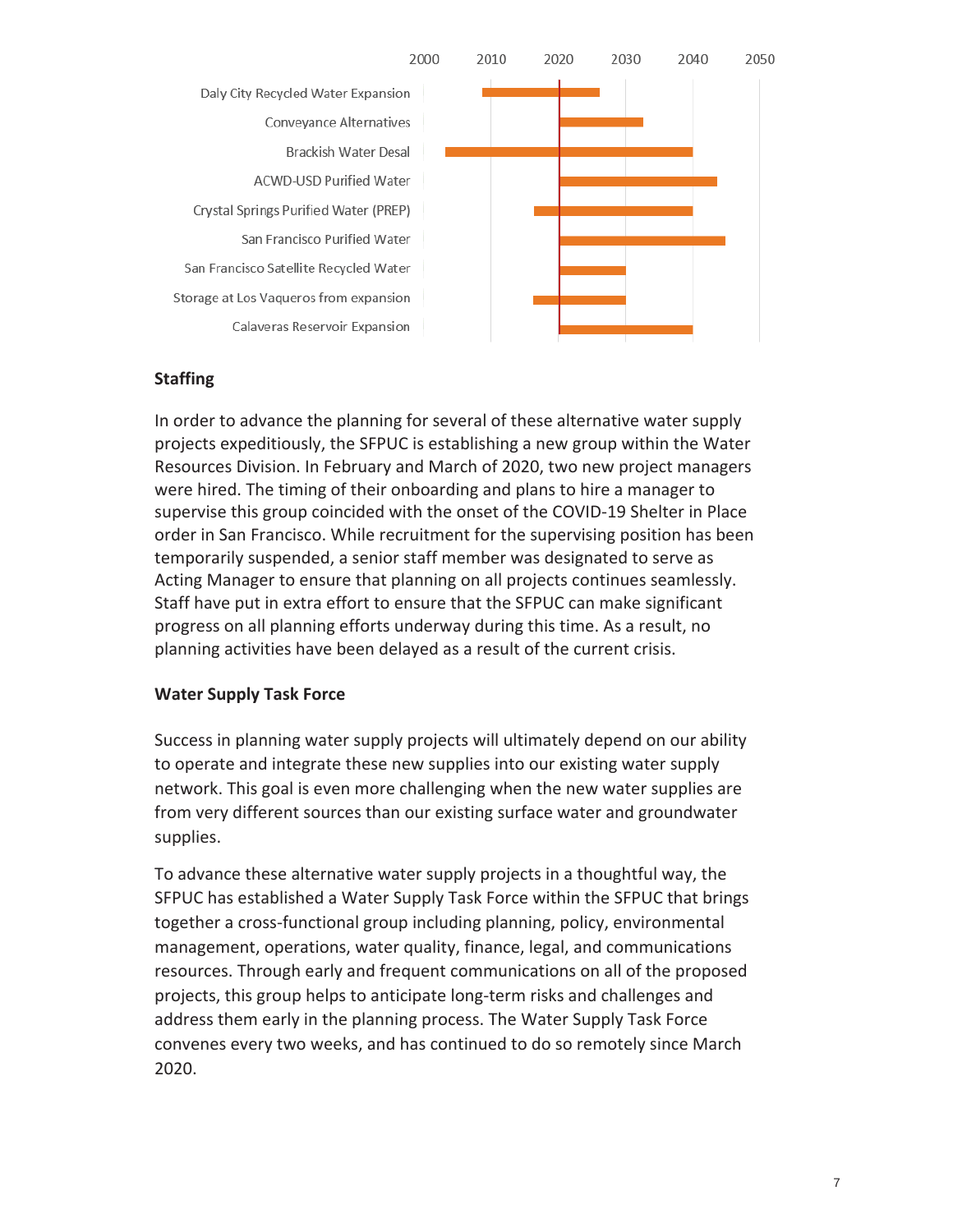# **Funding and Expenditures**

The Commission approved project budgets totaling over \$25 million for the continued planning of regional and local projects in February of 2020. However, under the current crisis situation, budgets are being revised and will be submitted before the San Francisco Board of Supervisors for approval on October 1, 2020. During this time, the proposed Capital Improvement Plan budgets are subject to change. While budget revisions are anticipated, expenditures including the time of dedicated staff, time for staff from other SFPUC departments, payments to other agencies for cost sharing of technical studies, and other consultant-supported planning through our as-needed professional services contracts will continue in earnest.

Over the course of the current budget cycle (through Fiscal Year 2021), we expect planning studies to be completed for the Daly City Recycled Water Expansion Project, Crystal Springs Purified Water Project, ACWD-USD Purified Water Project, LVE Project, and Conveyance Alternatives. We anticipate that we will move into the design phase of the Daly City Recycled Water Project (unless a non-recycled water alternative is preferred after an alternatives analysis) and if conveyance is not a barrier, we could enter into Service Agreements and participate in a Joint Powers Authority for the construction and implementation of the LVE Project. The level of funding sought in this period assumes we will be in a position to continue to move forward on all of the current planning efforts.

As we enter into MOUs or initiate as-needed contracts, we will report on nonstaff costs planned in each quarterly report. Given the lag between encumbering funds and invoicing and because the majority of projects are multi-party partnerships which further exacerbates that lag, we will not be able to report on expenditures in real-time.

# **Professional Services Contracts**

The Water Resources Division is managing two as-needed joint venture contracts with a capacity of \$4 million each with 1) Carollo Engineers and Water Resources Engineering (WRE) and 2) Woodard and Curran and SRT Consultants. Some of the capacity in these contracts will be used for planning studies associated with the alternative water supply program, as needed to meet planning objectives. These vehicles enable the SFPUC to move quickly to evaluate specific planning needs. If necessary, other as-needed contracting capacity through the Water Enterprise may also be available. We are currently working through a Water as-needed contract to conceptualize an alternative intertie with EBMUD, and completing work to report the results of PureWaterSF through another contract. We anticipate utilizing additional professional services support to advance planning efforts.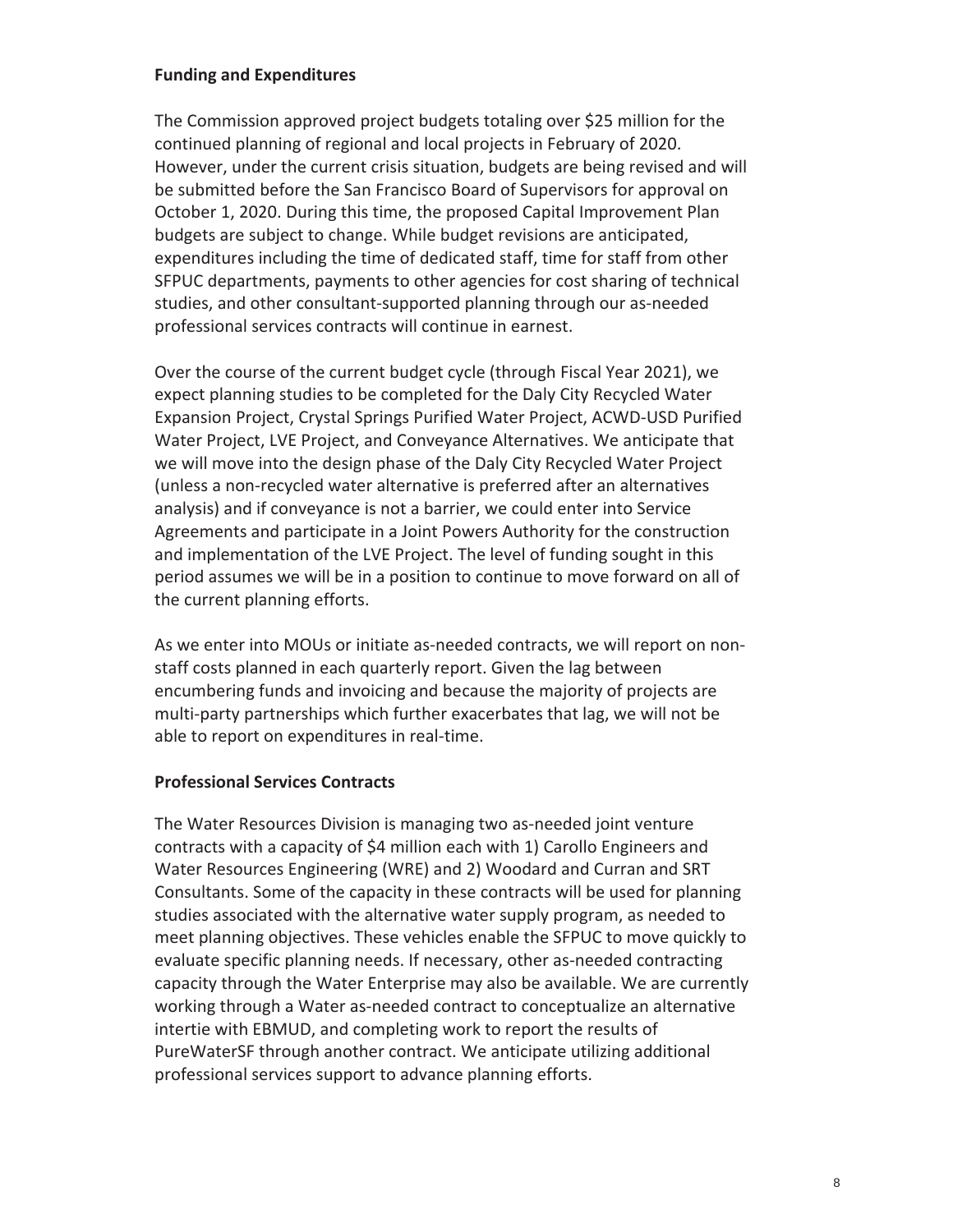# **Project Trends and Risks**

Of the regional water supply options being considered, there is only one (Calaveras Reservoir Expansion) that does not involve multi-party partnerships with institutional complexities. In all other cases, the SFPUC relies on our partner water and wastewater utilities to move forward due to jurisdictions over water sources or infrastructure. Therefore, other agencies' priorities, decision-making processes, funding, and other constraints are also factors in the feasibility, cost, and schedule of these regional projects.

Another risk facing some of the projects is regulatory uncertainty. While the State has adopted regulations for some forms of potable reuse, including groundwater injection and surface water augmentation, it has yet to pass regulations concerning direct potable reuse (DPR). Without clear regulatory guidance, projects with DPR components are at risk due to uncertainties concerning water quality criteria, treatment technologies, and overall feasibility.

# **Status of Projects**

Staff are currently studying the feasibility of three upcountry, eight regional, and four local projects that can contribute to meeting the needs and priorities identified for this planning effort. These projects represent new upcountry or regional water supplies, local supply opportunities, a study of conveyance options, an innovations program, a potential local policy option, and a water transfer simulation that can help answer some planning questions. All these efforts are described in subsequent sections, which are organized geographically.

# *Upcountry Projects*

# *Groundwater Banking*

Groundwater banking in the Modesto Irrigation District (MID) and Turlock Irrigation District (TID) service areas (collectively, the Districts) could be used to provide some additional water supply to meet instream releases in dry years reducing water supply impacts to the SFPUC service area. For example, additional surface water could be provided to irrigators in wet years, which would offset the use of groundwater, thereby allowing the groundwater to remain in the basin rather than be consumptively used. The groundwater that remains in the basin can then be used in a subsequent dry year for irrigation, freeing up surface water that would have otherwise been delivered to irrigators to meet instream flow requirements.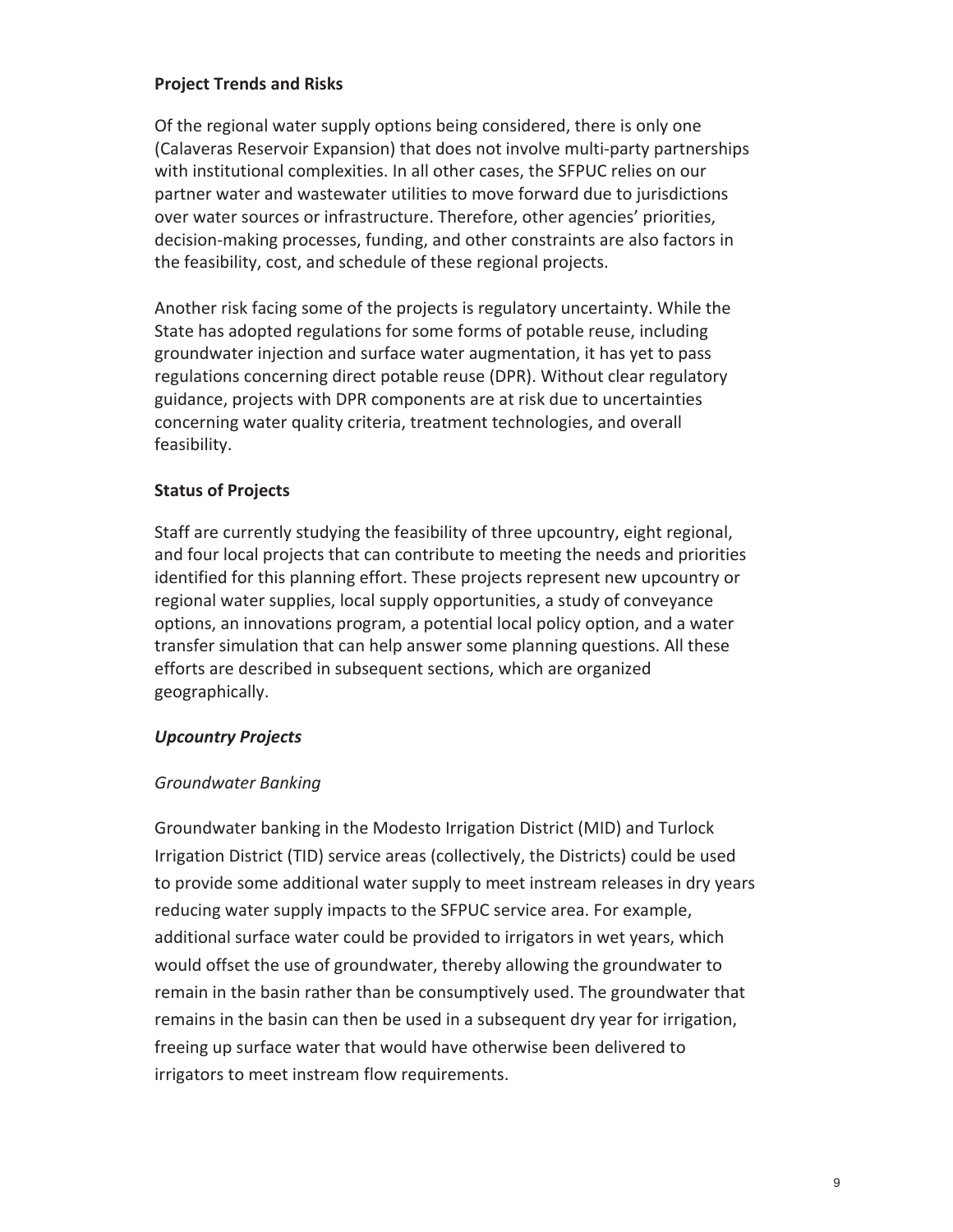Feasibility study of this option is included in the proposed Tuolumne River Voluntary Agreement. Progress on this potential water supply option will depend on the negotiations of the Voluntary Agreement, which have continued throughout this reporting period.

# *Inter-Basin Collaborations*

Inter-Basin Collaborations could provide net water supply benefits in dry years by sharing responsibility for in-stream flows in the San Joaquin River and Delta more broadly among several tributary reservoir systems. One mechanism by which this could be accomplished would be to establish a partnership between interests on the Tuolumne River and those on the Stanislaus River, which would allow responsibility for streamflow to be assigned variably based on the annual hydrology.

As is the case with Groundwater Banking, feasibility of this option is included in the proposed Tuolumne River Voluntary Agreement. Progress will depend on the negotiations on the Voluntary Agreement, which have continued throughout this reporting period.

# *Dry Year Transfers*

During the planning and implementation of the Phased WSIP, the SFPUC pursued a long-term agreement to transfer 2 mgd from MID in drought years only. The negotiations were terminated in 2012. Subsequently, the SFPUC has initiated discussions with OID to secure a similar drought year transfer. While no transfer has been secured to date, the SFPUC continues to engage in discussions with partners to explore potential transfer opportunities on the Tuolumne River and throughout the San Joaquin Valley. No new water transfer developments occurred during this reporting period.

# *Regional Projects*

# *Daly City Recycled Water Expansion*

This project can produce up to 3 mgd of tertiary recycled water during the irrigation season ( $27$  months). On an average annual basis, this is equivalent to 1.25 mgd or 1,400 acre-feet per year. The project is envisioned to provide recycled water to 13 cemeteries and other smaller irrigation customers, offsetting existing groundwater pumping from the South Westside Groundwater Basin; this will free up groundwater, enhancing the reliability of the Basin. The project is a regional partnership between the SFPUC and Daly City and the irrigation customers are located largely within California Water Service's (Cal Water's) service area. RWS customers will benefit from the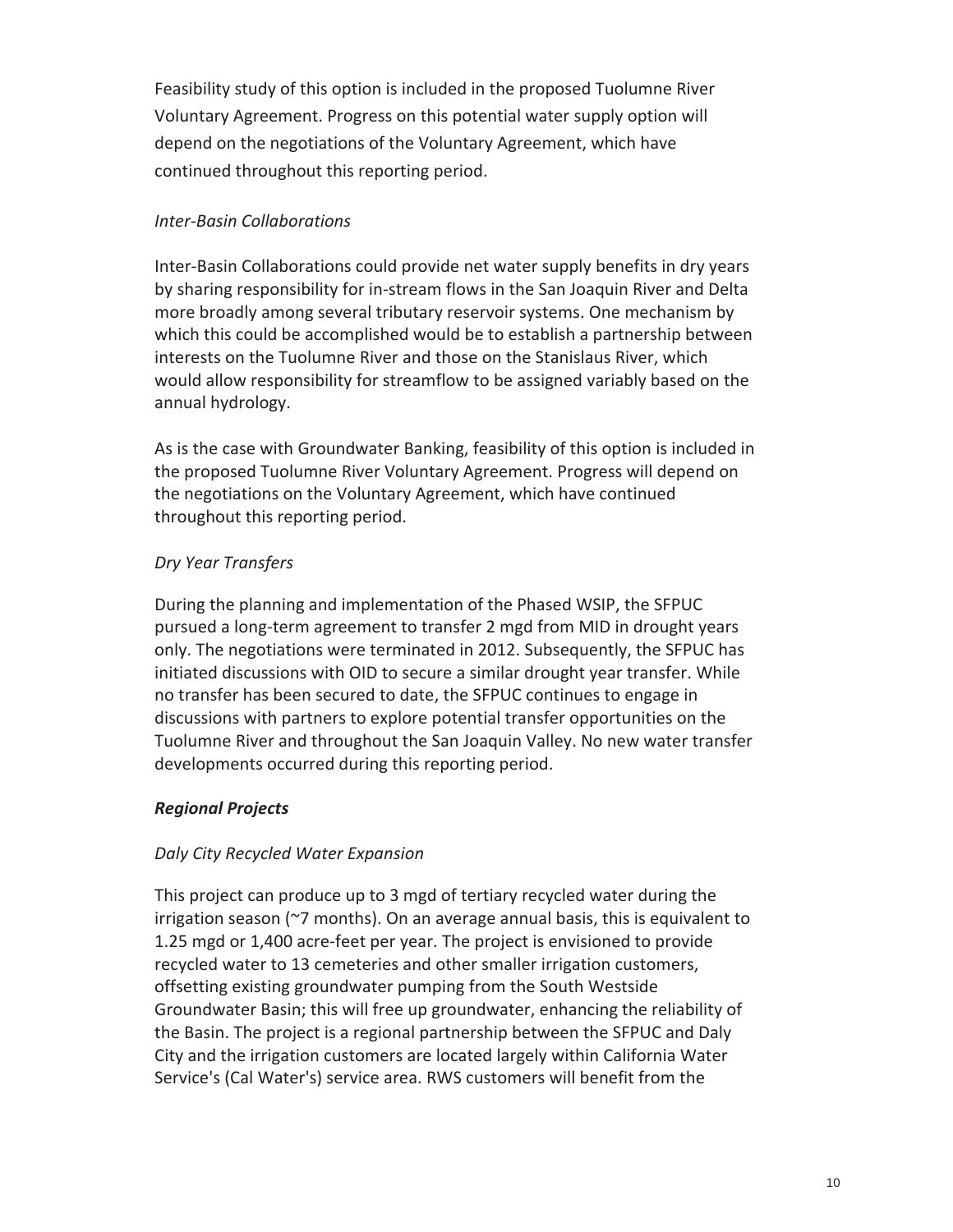increased reliability of the South Westside Basin for additional drinking water supply during droughts. In this way, this project supports the GSR Project, which is under construction.

In the past three months, a cost-benefit study was completed under contract with Daly City. The study provides partner agencies with cost information regarding recycled water service to the cemeteries as well as reference costs for the operation of the cemeteries' wells within the South Westside Basin. The study also describes the benefits to all the participating project partners.

Before proceeding with project design, there are two key decision points for the project:

- 1) How will responsibilities and costs be allocated among the project partners?
- 2) Are there alternatives that can help mitigate project risks?

To address the first question, the SFPUC and Cal Water have initiated discussions on the potential delivery of recycled water to the prospective customers. As a private water utility, Cal Water would have a different approval process for the project than the SFPUC. In the coming months, the SFPUC, Cal Water and Daly City will continue to determine the terms of cost allocation and roles for project scenarios.

In a parallel effort, SFPUC staff are finalizing a scope of work to compare the relative risks of project alternatives. An example of a project risk is the ability to secure recycled water customers. Through the as-needed contracting vehicle, a consultant will help SFPUC staff develop alternatives to the baseline recycled water project that can potentially reduce some project risks and help protect the South Westside Basin as a reliable and sustainable drought supply (supporting the GSR project).This evaluation will draw on the SFPUC's groundwater basin modeling effort that is currently underway for the GSR Project and help the SFPUC determine the best investment strategy for this project.

# *ACWD-USD Purified Water*

This project could provide a new purified water supply utilizing USD's treated wastewater. Purified water produced by advanced water treatment at USD could be transmitted to the Quarry Lakes Groundwater Recharge Area to supplement recharge into the Niles Cone Groundwater Basin or for other uses in ACWD's service area. With the additional water supply to ACWD, an in-lieu exchange with the SFPUC would result in more water left in the RWS. Additional water supply could also be directly transmitted to the SFPUC through a new intertie between ACWD and the SFPUC.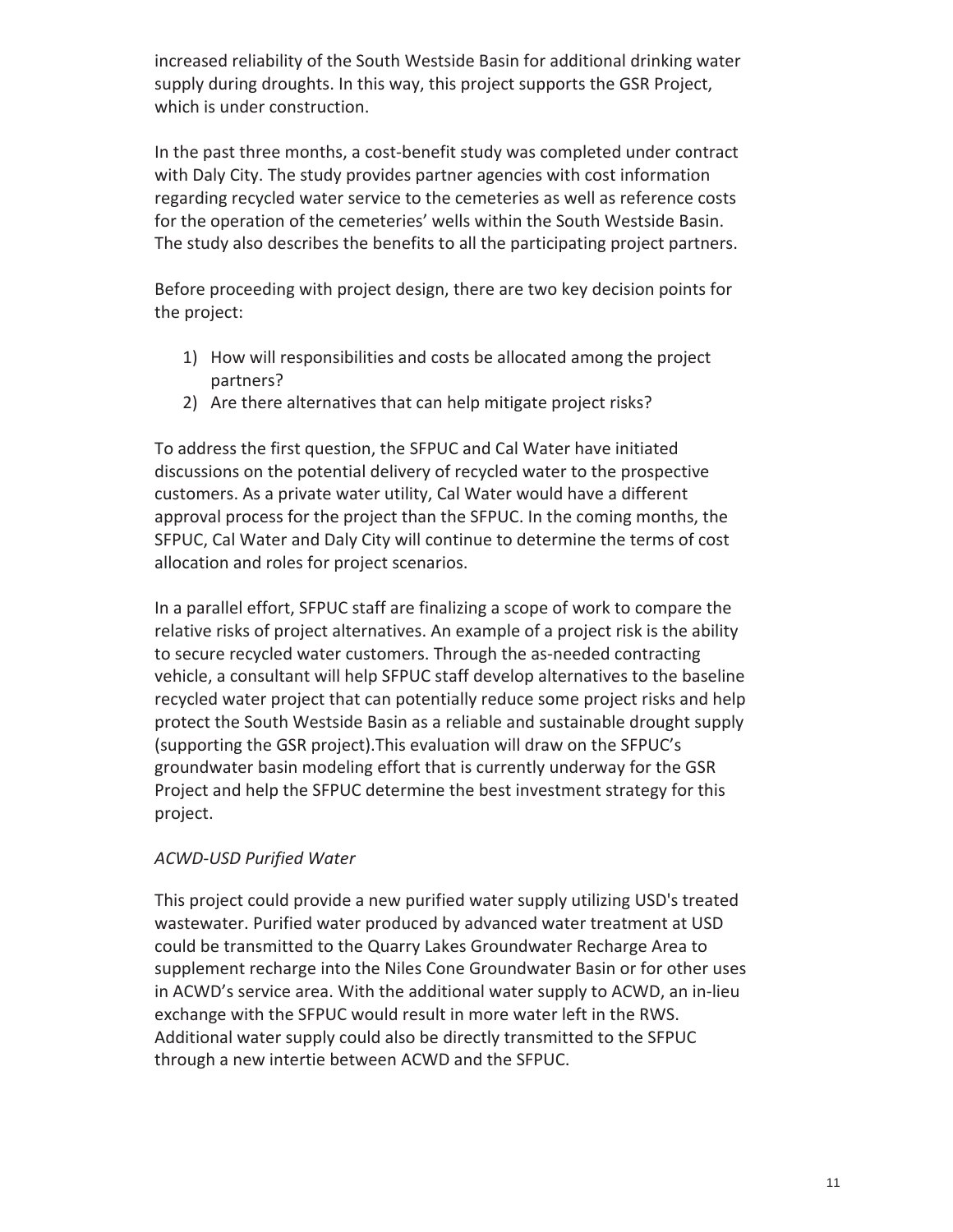This project highlights the need to engage with the Regional Water Quality Control Board (Regional Board) in planning purified water projects. At the intersection of wastewater discharge and water supply, the Regional Board plays a unique regulatory role. In this reporting period, the project partners met with the Regional Board. The purpose of the meeting was to provide the Regional Board with background on the project and discuss a proposed approach for water quality analysis. The Regional Board expressed an interest in remaining engaged and reviewing the monitoring plan as the project progresses.

Select draft chapters of the feasibility study were also circulated for comment and discussion during this reporting period. The partner agencies continue to refine their needs and systemic constraints. Through regular monthly meetings, the partners coordinate closely on individual and collective interests. This will continue to be a focus of the feasibility analysis in the coming months.

# *Crystal Springs Purified Water (PREP)*

This is a purified water project that could provide 6-12 mgd of water supply through reservoir water augmentation at Crystal Springs Reservoir, which is a facility of the RWS. Treated wastewater from Silicon Valley Clean Water (SVCW) and/or the City of San Mateo would go through an advanced water treatment plant to produce purified water that meets state and federal drinking water quality standards. The purified water would then be transmitted 10-20 miles (depending on the alignment) to Crystal Springs Reservoir, blended with regional surface water supplies and treated again at Harry Tracy Water Treatment Plant. Early studies analyzed the feasibility of treatment and distribution, and provided feasible scenarios for institutional structure and costs. To evaluate the merits of the project as a water supply to meet drought needs, the SFPUC will need to answer the following questions:

- 1) What is the preferred operational scenario for the project?
- 2) How will a new water supply in Crystal Springs Reservoir affect water quality and operational needs of the RWS?
- 3) What are the feasible alternatives to delivery through Crystal Springs Reservoir? How do the costs and benefits of the alternatives compare?

To answer these questions, the SFPUC and partner agencies including BAWSCA, Cal Water, Redwood City, SVCW and San Mateo have been collaborating to develop a scope of work for Phase 3 of the feasibility study. During this past quarter, the SFPUC has coordinated discussions with the consultant (Kennedy Jenks, under contract with SVCW) and partners to reach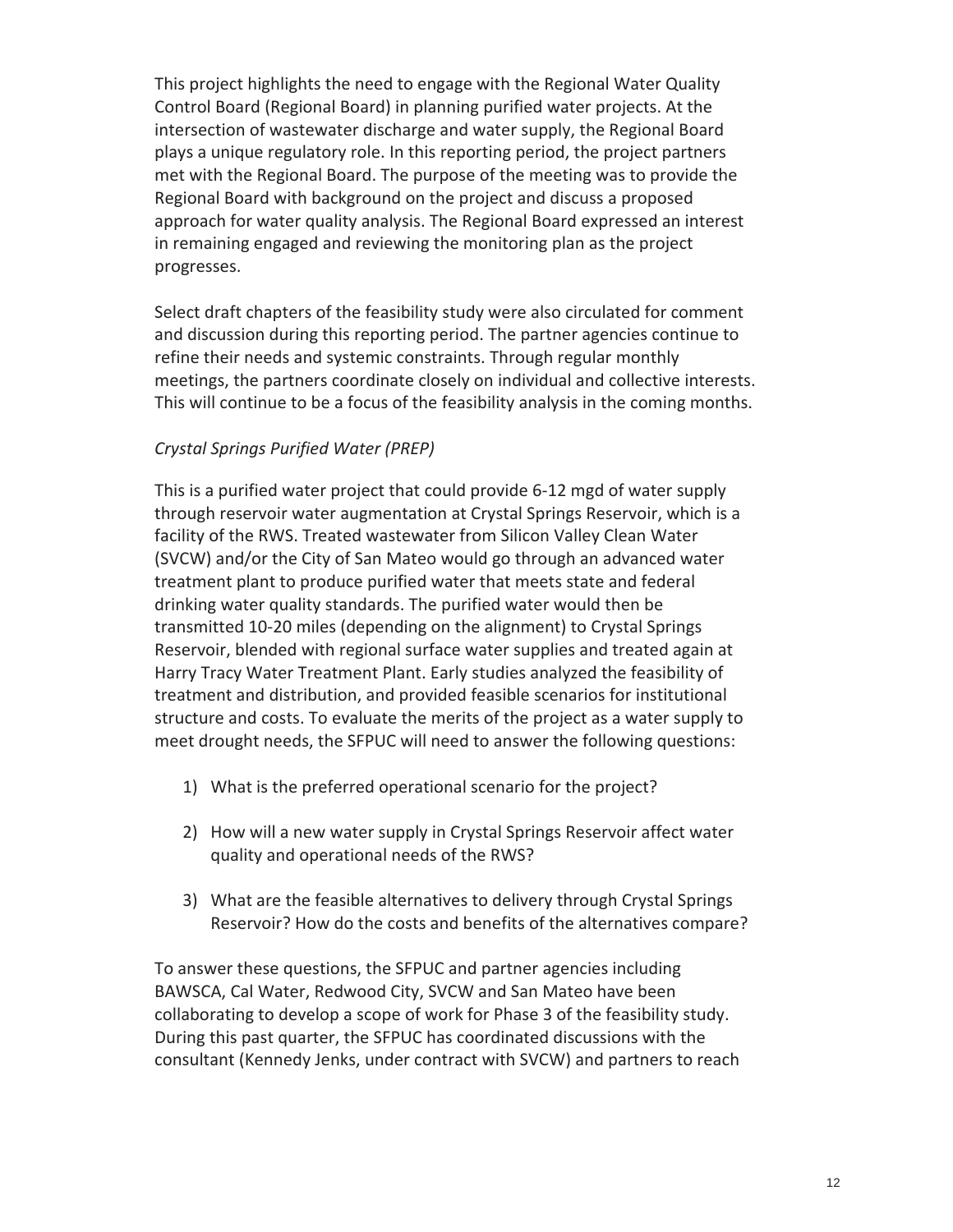agreement on the scope, budget, and cost-share. The SFPUC and partner agencies hope to finalize an agreement and begin work by this summer.

# *Evaluation of Reuse Opportunities*

In 2019, the SFPUC prepared and circulated a survey among wastewater agencies located within our service area to identify any additional water reuse opportunities that have not yet been pursued. Based on the feedback we received, there are four agencies that may have available capacity for additional reuse. However, each of these agencies is pursuing a recycled water and/or purified water project of its own. There do not appear to be additional opportunities for SFPUC participation in reuse at this time. SFPUC staff will continue to track developments and opportunities in the service area; however, no specific follow-up activities are planned as a result of the survey at this time. No additional reporting is anticipated until additional opportunities are identified.

# *Los Vaqueros Reservoir Expansion*

The LVE Project is a storage project that will enlarge the existing reservoir located in northeastern Contra Costa County from 160,000 acre-feet to 275,000 acre-feet. While the existing reservoir is owned and operated by CCWD, the expansion will have regional benefits and will be managed by a Joint Powers Authority that will be set up prior to construction. Meanwhile, CCWD is leading the planning, design and environmental review efforts.

Storage in LVE can provide a dry year water supply benefit to the SFPUC. However, securing a water supply and ensuring conveyance is available can both be significant barriers to realizing the full water supply potential of storage for SFPUC customers. In particular, issues related to conveyance need to be better understood before the SFPUC can determine the extent of participation in the LVE project. As such, this project is being planned in conjunction with three other projects: Conveyance Alternatives (evaluating conveyance from LVE to RWS facilities), Brackish Water Desalination (potential supply source for exchange and storage in LVE), and the Bay Area Regional Reliability (BARR) Partnership pilot simulation (evaluating potential impacts of conveyance from LVE to San Antonio Reservoir within the RWS and an exchange with ACWD).

In this quarter, CCWD has continued to spearhead the planning for LVE, working toward the formation of a Joint Powers Authority in December of 2020. An independent analysis of CCWD's proposed fee structure was completed by Bartle Wells Associates. Along with other partner agencies, the SFPUC provided comments on the proposed methodology to calculate usage fees. Meanwhile, there are two planned amendments to the Multi-Party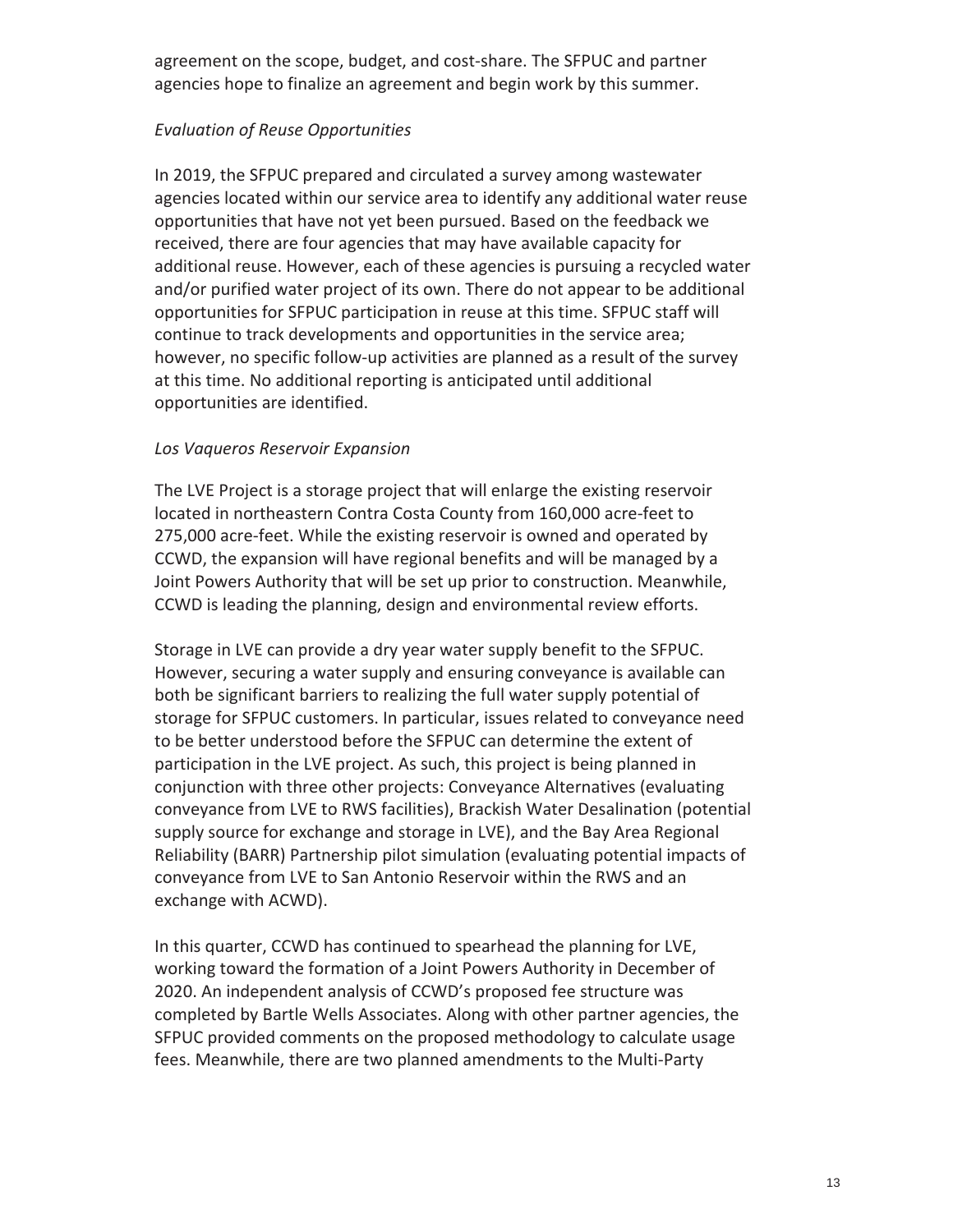Agreement among partner agencies. The first will be a no-cost extension of the current agreement through December 2020. A second amendment is anticipated to be executed in September 2020 to complete planning through 2021. The estimated cost of the second amendment is \$6.8 million to be divided among partner agencies and spread across 4 payments.

The SFPUC and BAWSCA continue to emphasize the importance of conveyance through the State Water Project's South Bay Aqueduct (SBA) as a critical path consideration to determine feasibility of the project for our agencies. The SBA State Water Contractors (ACWD, Zone 7 Water Agency and Valley Water) are participating in the LVE planning and are providing assistance in determining the capacity constraints on the SBA. They are also coordinating with the Department of Water Resources (DWR), the owner of the SBA, to expedite a condition assessment of the SBA. The SFPUC is also coordinating with both ACWD and Valley Water to determine exchange opportunities through the SBA.

# *Bay Area Brackish Water Desalination*

The Bay Area Brackish Water Desalination (Regional Desalination) Project is a partnership between CCWD, SFPUC, Valley Water, and Zone 7 Water Agency. EBMUD and ACWD may also participate in the project. The project could provide a new drinking water supply to the region by treating brackish water from CCWD's existing Mallard Slough intake in Contra Costa County. While this project has independent utility as a water supply project, for the current planning effort the SFPUC is considering it as a source of supply for storage in LVE. While the allocations remain to be determined among partners, the SFPUC is considering a water supply benefit of between 5 and 15 mgd during drought conditions when combined with storage at LVE.

Private water operators have expressed interest in developing this project as a public-private partnership. As the participating agencies consider next steps, staff are refining feasible project scenarios. Feasibility will depend in large part on water rights' issues. Staff are working through the BARR Partnership with the assistance of consultant Jerry Johns to evaluate issues associated with water rights. In this reporting period, a memo was prepared, discussed and finalized. Key findings of this work include that 1) the primary water right for the project would be CCWD's existing license and 2) to use the water supply in conjunction with storage at LVE will require an exchange(s) with CCWD, which may have some additional constraints that need to be explored. Additional work on this project is anticipated in the coming months, in conjunction with other BARR efforts.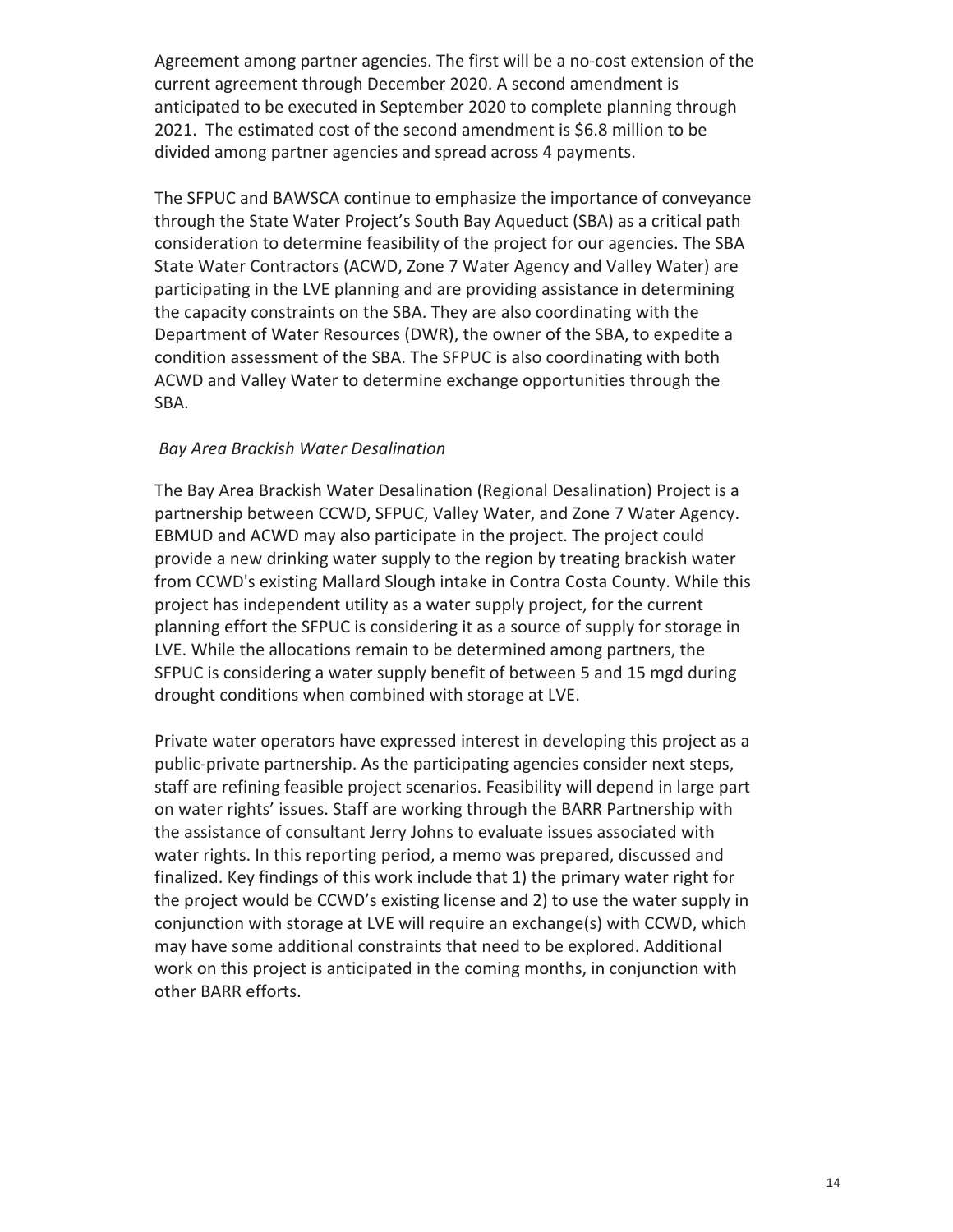# *Conveyance Alternatives*

In this project we are exploring the mechanism for a dry year water transfer from LVE to the SFPUC's service area. The volume of water that can be transferred would be the same volume of water that is stored by the SFPUC in LVE. This project will identify and pursue feasible conveyance alternatives so that the SFPUC can realize the benefit of water stored in Los Vaqueros Reservoir. The three conveyance alternatives that will be explored as part of this project using the SBA include 1) a transfer with ACWD; 2) a transfer with Valley Water; and 3) delivery to San Antonio Reservoir. This project is dependent on the SFPUC's participation in the LVE Project. In addition to options off the SBA, this project also considers alternatives for wheeling water through EBMUD using either 1) an existing SFPUC-EBMUD Intertie which would require additional CEQA review and new agreements with EBMUD and Hayward or 2) a new intertie between EBMUD and SFPUC that bypasses the City of Hayward to avoid impacts to Hayward's water supply infrastructure.

As noted in the LVE discussion, there are six major efforts underway that will help the SFPUC evaluate the feasibility of conveyance alternatives:

- 1) The SBA Contractors are conducting a study of available capacity in the SBA;
- 2) DWR has prepared a plan for short-, medium-, and long-term repairs to the SBA including geotechnical investigations and a full condition assessment of the existing infrastructure;
- 3) Under the auspices of BARR, staff from SFPUC, ACWD, and BAWSCA are simulating a transfer of water from LVE to San Antonio Reservoir along with an exchange with ACWD;
- 4) SFPUC, BAWSCA and Valley Water are coordinating to evaluate a potential exchange scenario between SFPUC and Valley Water using the existing intertie at Milpitas;
- 5) SFPUC has engaged a consultant to develop conceptual planning for a new intertie between EBMUD and SFPUC; and
- 6) EBMUD is developing wheeling cost scenarios, including options for delivery from LVE

During this quarter, there was progress on each of these efforts. A scope was developed and consultant engaged by the SBA Contractors on the capacity study. DWR shared its detailed plans for repairs, and the SFPUC initiated discussions with DWR on potential interconnections to the San Antonio Reservoir. The SFPUC, ACWD, and BAWSCA kicked off the BARR simulation project. The SFPUC brought together various internal departments to begin coordinating discussions around key issue areas. SFPUC staff have also had discussions with EBMUD and Valley Water to advance planning and identify next steps.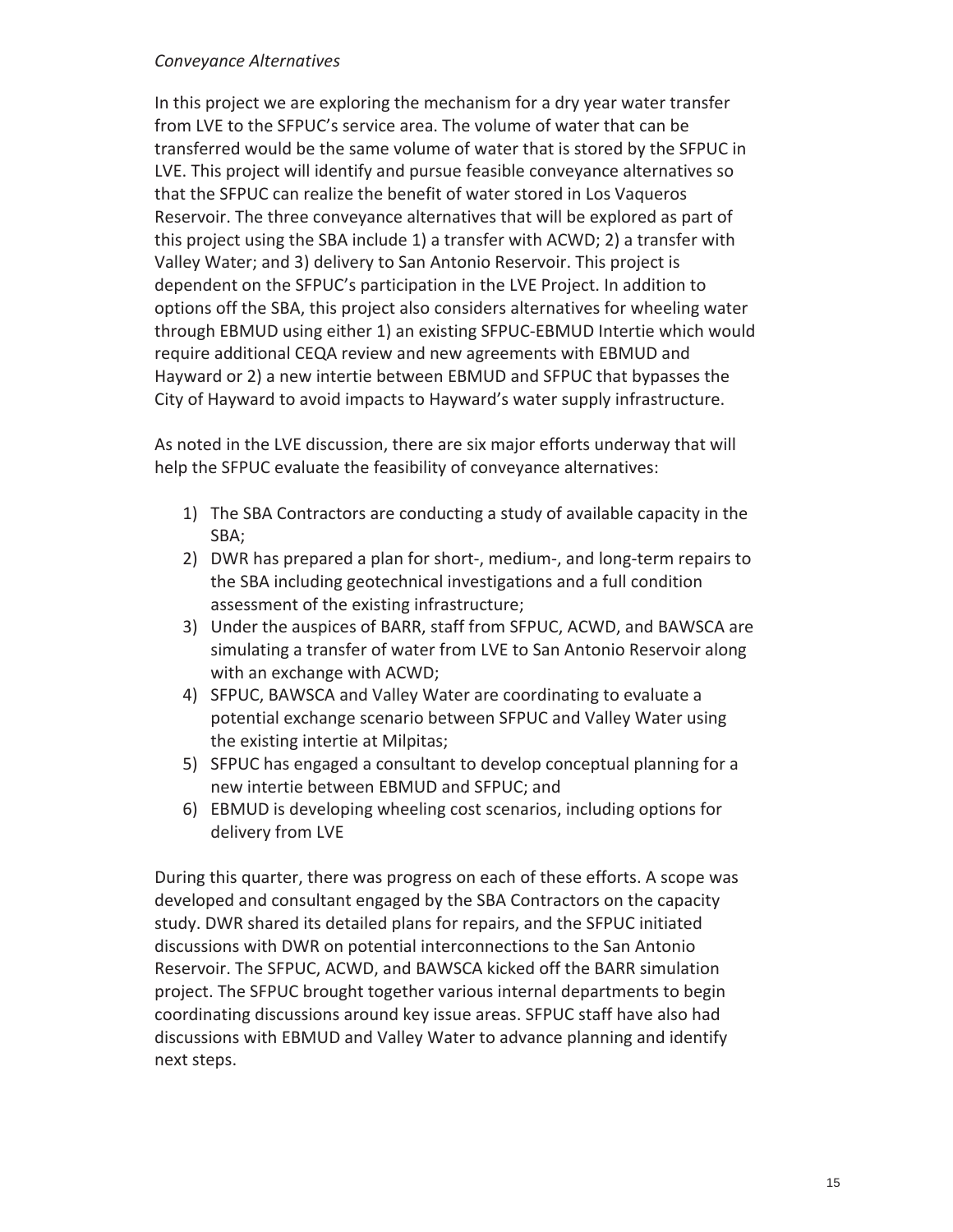# *Bay Area Regional Reliability Partnership*

As part of the BARR Partnership, a consortium of 8 Bay Area water utilities (including ACWD, BAWSCA, CCWD, EBMUD, Marin Municipal Water District (MMWD), SFPUC, Valley Water (formerly Santa Clara Valley Water District), and Zone 7 Water Agency) are exploring opportunities to move water across the region as efficiently as possible, particularly during times of drought and emergencies.

The BARR agencies are proposing two separate pilot projects in 2020 to test conveyance pathways and identify potential hurdles to better prepare for sharing water during a future drought or emergency. A strategy report identifying opportunities and considerations will accompany these pilot transfers and will be completed in 2021. This work is supported with grant funds from the U.S. Bureau of Reclamation and the participating water agencies.

The first proposed pilot (Pilot 1A) will be a desktop simulation that assumes the existence of some facilities that are currently not in place. This simulation will test the conveyance of water from an expanded Los Vaqueros Reservoir through the SBA. The agencies participating in this simulation are the SFPUC, ACWD, and BAWSCA.

A second parallel pilot (Pilot 2A) involves a Central Valley Project (CVP) exchange in Los Vaqueros Reservoir between Valley Water and CCWD. This pilot is planned as a physical transfer in 2020.

Between February and April, staff from SFPUC, ACWD and BAWSCA began outlining the concept for the simulated transfer concept through the SBA. In April, the SFPUC held a kick-off meeting to begin coordination among different departments from within the SFPUC to identify key issues that will need to be evaluated over the next year.

# *Calaveras Reservoir Expansion*

This storage project envisions the expansion of Calaveras Reservoir to store excess RWS supplies or other source water in wet/normal years. No expansion of water rights from the local watershed is anticipated. With the Calaveras Dam Replacement project in place, Calaveras Dam holds a capacity of 96,850 acre-feet, or 31 billion gallons of water. Through an expansion, up to an additional 289,000 acre-feet, or 94 billion gallons of storage could be realized. Calaveras Reservoir is owned and operated by the SFPUC for the benefit of RWS customers. No external partners are anticipated at this time.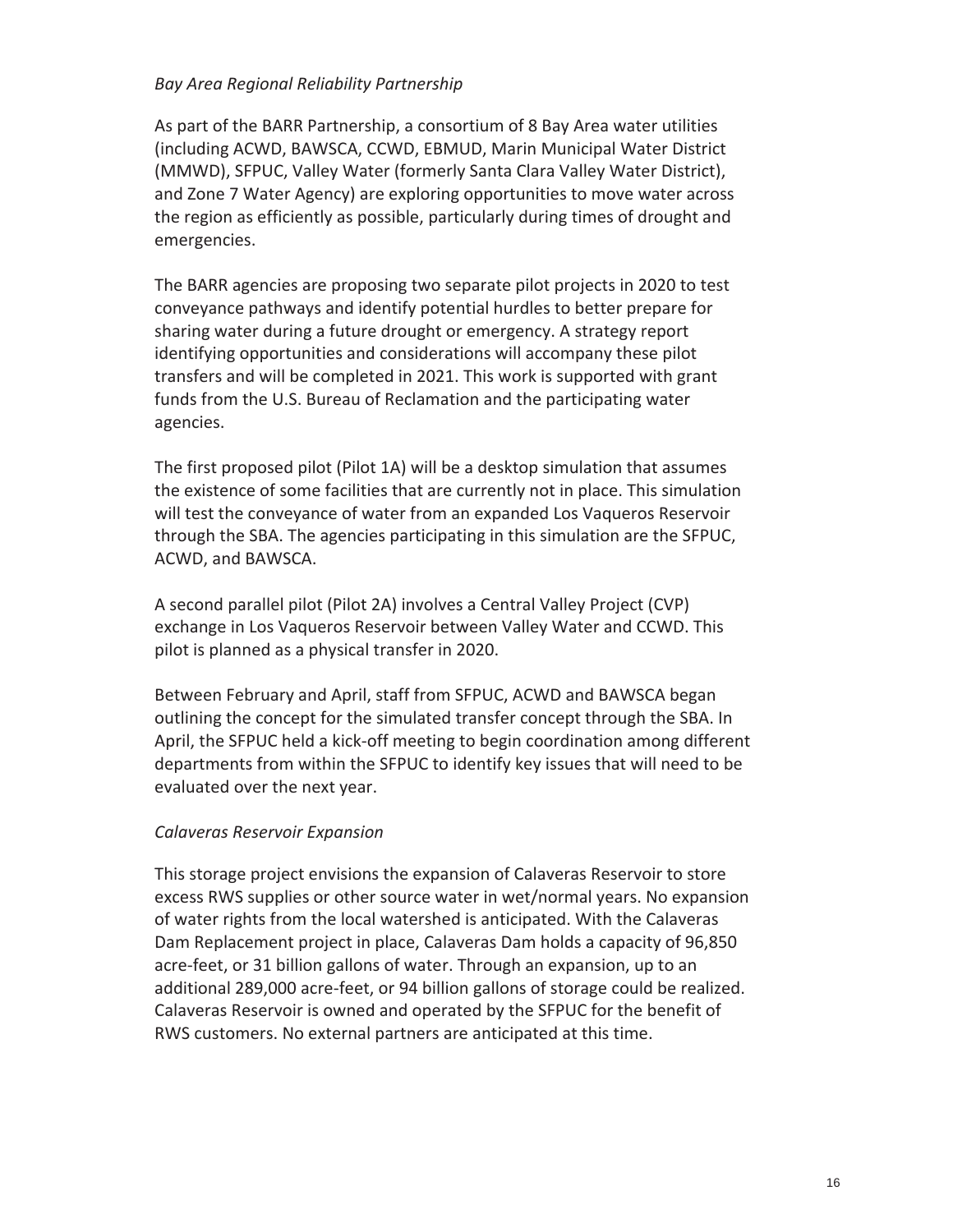During this reporting period, the SFPUC engaged AECOM to conceptualize four options to raise the dam elevation. This initial feasibility study is underway. Meanwhile, SFPUC staff are reviewing water supply availability and conveyance constraints. Additional evaluation is forthcoming in the next reporting period.

# *Local Projects*

# *San Francisco Purified Water*

The San Francisco Purified Water Project is a concept that envisions providing approximately 5 million gallons per day of new, local drinking water supply in San Francisco. The project would treat secondary effluent sourced from the Southeast Treatment Plant or Oceanside Treatment Plant through a multistage, multi-barrier advanced treatment process to produce water that meets state and federal drinking water standards. The treated water would then be blended at one or more of San Francisco's drinking water reservoirs. Before engaging at a project-level, the SFPUC will participate in research and data collection around water quality and process reliability for purified water opportunities.

In this reporting period, the SFPUC and its consultant received remaining lab results and prepared a draft report presenting analytical results and a summary of project outreach for PureWaterSF, the initial research effort associated with developing purified water opportunities in San Francisco. Several staff and public tours of the PureWaterSF equipment and operation were also conducted prior to the Shelter in Place order. As the research effort has met its objectives and is concluding, plans to decommission the advanced treatment system are underway. As a follow-up effort, SFPUC staff are collaborating with Ventura Water in southern California. Ventura Water will use decommissioned equipment from PureWaterSF to re-establish their own small-scale demonstration for public outreach and education. The SFPUC and Ventura Water will share best practices and data, and will work together toward ensuring that potable reuse regulations address the challenges of implementing DPR in California.

# *Satellite Recycled Water*

The proposed Satellite Recycled Water Project would provide a tertiary recycled water supply to meet the demands of dual plumbed buildings in San Francisco that do not currently have a non-potable water supply source. This project would provide an appropriate water supply source for non-potable irrigation, as well as commercial and industrial uses not addressed by the Non-Potable Ordinance (NPO) and the Auxiliary Water Supply System (AWSS) (the City's firefighting water system for conflagrations). In this quarter, the SFPUC is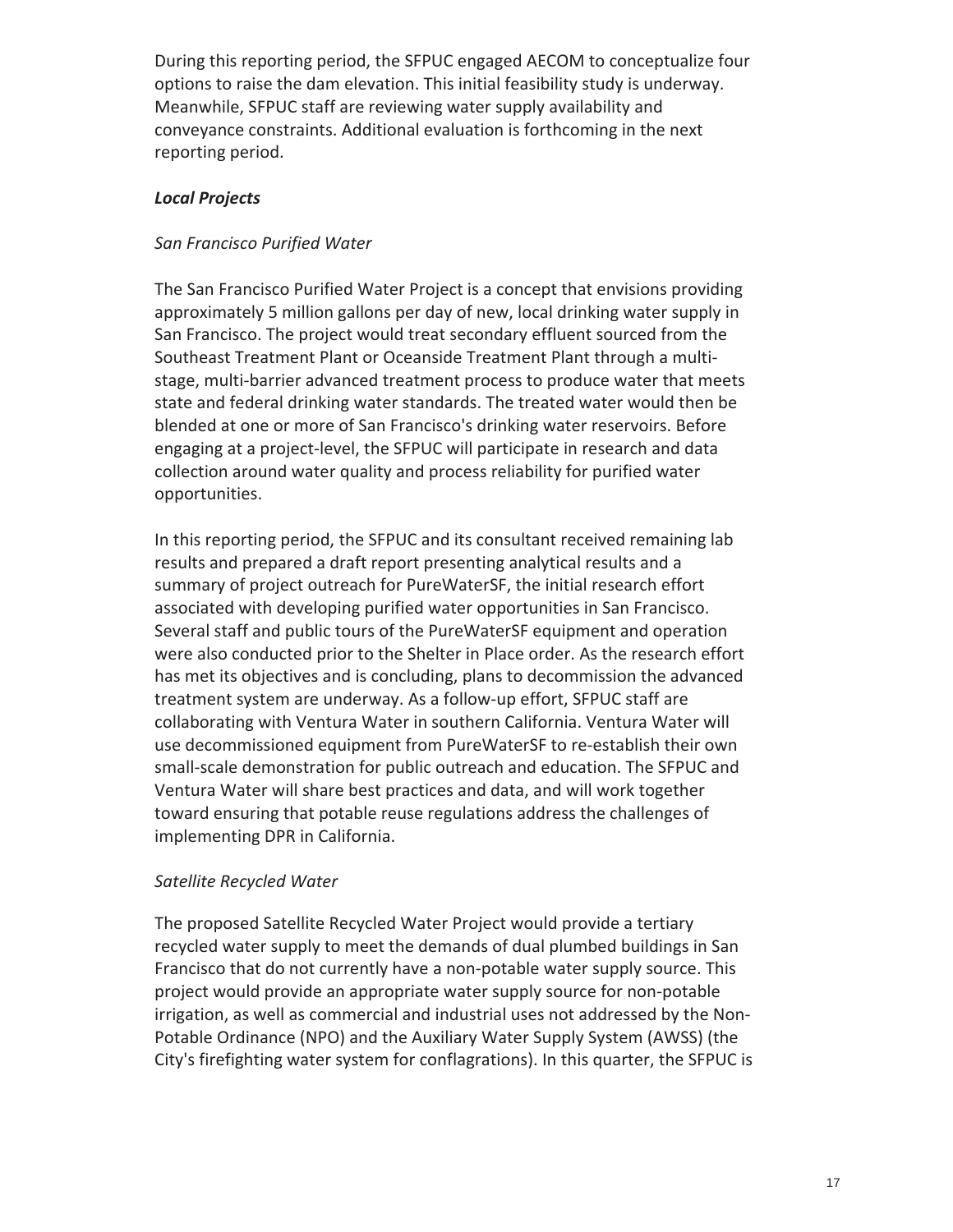finalizing a scope of work and is engaging a consultant through the as-needed vehicle to initiate the feasibility study.

# *Innovations Program*

This program supports development of new technologies and initiatives to demonstrate the feasibility of atmospheric water generation technology, heat recovery in non-potable systems, expanded leak detection, and breweries treating process water for reuse. Included in the Innovations Program are demonstration of new technologies and grant funds to support partnership opportunities. Examples of projects within the Innovations Program include a grant program to treat process water in breweries, and grants to support onsite reuse projects with heat recovery systems. The SFPUC is also pursuing a prospective project to expand leak detection and a project to test atmospheric water generation technology. Within the reporting period, the SFPUC continued to pilot different leak detection technologies and has begun working with an atmospheric water generation technology provider to demonstrate a local application in San Francisco. A demonstration will be initiated once the Shelter in Place order is lifted.

# *Potable Offset Potential*

The purpose of this project is to explore the potential to offset the incremental water demand associated with large new developments in San Francisco. Through coordination with other City departments such as Planning and the Department of Building Inspection, the SFPUC will identify options and potable water thresholds that may result in policy recommendations. The first step in the planning process will be to survey proposed developments to determine the volume and characteristics of incremental demand that are not already being offset by the Non-Potable Ordinance or other existing requirements. In this quarter, SFPUC staff initiated consultant task order to begin planning to evaluate the potential to offset future potable demand.

# **Project Summaries**

In the following pages, single page summaries of each project are provided, along with current planning and development schedules and additional details of each project included in this program.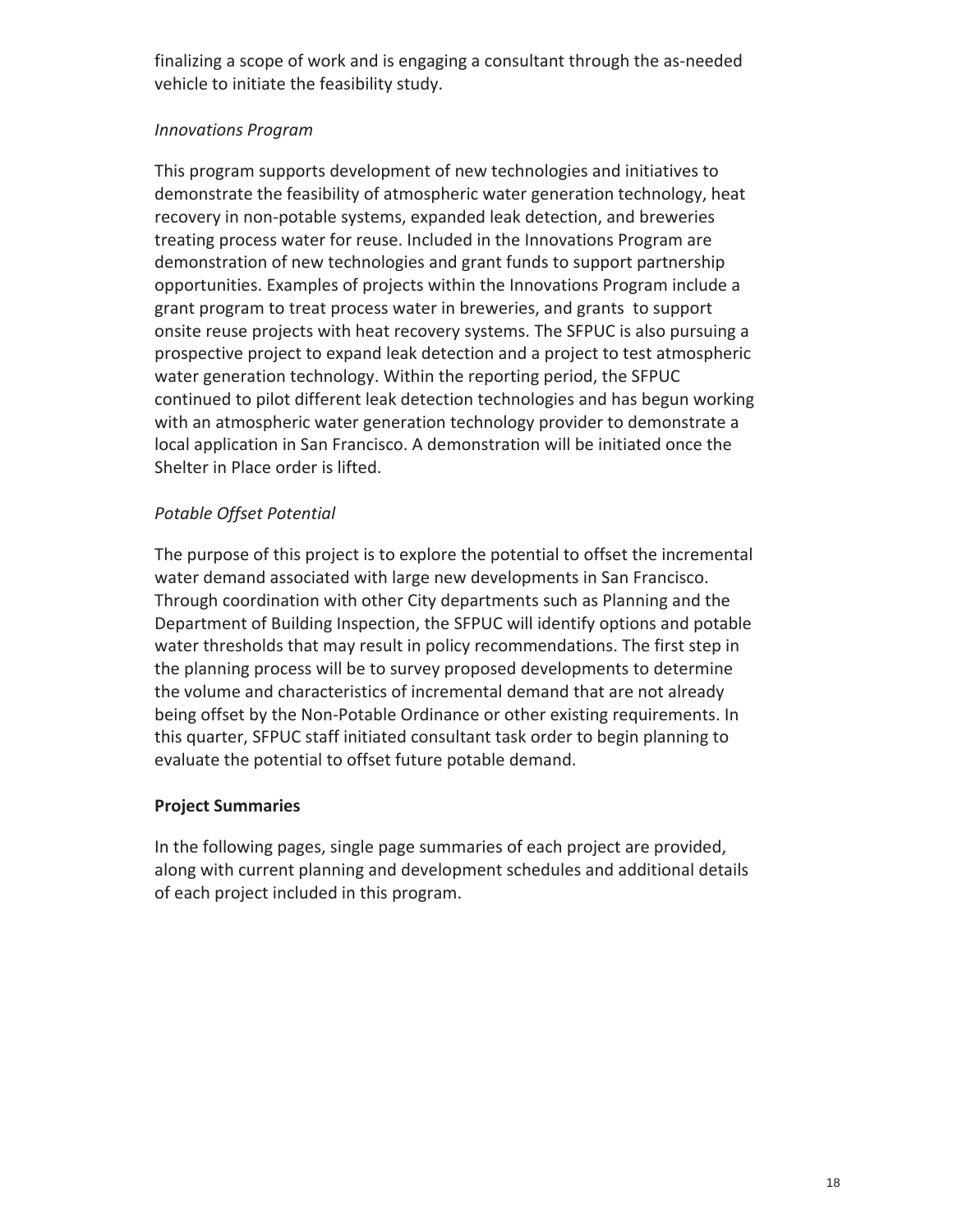#### **Groundwater Banking**

#### **Project Description**

Groundwater banking in the Modesto Irrigation District and Turlock Irrigation District (the Districts) service areas could be used to provide some additional water supply to meet instream releases in dry years reducing water supply impacts to the SFPUC service area. For example, additional surface water could be provided to irrigators in wet years, which would off-set the use of groundwater, thereby allowing the groundwater to remain in the basin rather than be consumptively used. The groundwater that remains in the basin can then be used in a subsequent dry year for irrigation, subsequently freeing up surface water that would have otherwise been delivered to irrigators to meet instream flow requirements.



#### *Irrigation in MID service area*

Feasibility study of this option is included in the proposed Tuolumne River Voluntary Agreement.

#### **Project Partners**

#### MID and TID

Groundwater users within the MID/TID service areas that also receive surface water deliveries from the Districts

#### **SFPUC Project Manager**

Ellen Levin and Michael Carlin

#### **General Project Information**

| <b>Average Annual Supply</b>                                |                                         | Availability  |                  | <b>Supply Type</b>              |                                                                                                                                                                                                                             | <b>Local or Regional?</b>                            | <b>Capital Cost/Acre-Foot</b> |             |
|-------------------------------------------------------------|-----------------------------------------|---------------|------------------|---------------------------------|-----------------------------------------------------------------------------------------------------------------------------------------------------------------------------------------------------------------------------|------------------------------------------------------|-------------------------------|-------------|
| Unknown                                                     |                                         | Drought Years |                  | Groundwater /<br><b>Storage</b> |                                                                                                                                                                                                                             | Regional                                             | <b>TBD</b>                    |             |
| <b>Total Project Cost</b>                                   |                                         |               |                  |                                 |                                                                                                                                                                                                                             | <b>Institutional Complexity</b>                      |                               |             |
| <b>Est. Capital Cost:</b>                                   | <b>TBD</b>                              |               | Est. Annual O&M: | <b>TBD</b>                      |                                                                                                                                                                                                                             |                                                      |                               | Multi-Party |
| <b>SFPUC Budget Information</b>                             |                                         |               |                  |                                 | <b>SFPUC</b>                                                                                                                                                                                                                |                                                      |                               | Partnership |
|                                                             | \$0.0M<br><b>CIP Budget Allocation:</b> |               |                  |                                 | Institutional complexity is a relative measure that takes into account project service area,<br>project facilities ownership, number of project partners, cost share, and whether SFPUC is<br>construction and design lead. |                                                      |                               |             |
| <b>Estimated Project Schedule (Not a Baseline Schedule)</b> |                                         |               |                  |                                 |                                                                                                                                                                                                                             |                                                      |                               |             |
| 2019                                                        |                                         |               |                  |                                 |                                                                                                                                                                                                                             |                                                      |                               |             |
|                                                             |                                         |               |                  |                                 |                                                                                                                                                                                                                             | Planning                                             | $-$ - Where We Are            |             |
|                                                             |                                         |               |                  |                                 |                                                                                                                                                                                                                             |                                                      |                               |             |
|                                                             |                                         |               |                  |                                 |                                                                                                                                                                                                                             |                                                      |                               |             |
|                                                             |                                         |               |                  |                                 |                                                                                                                                                                                                                             |                                                      |                               |             |
|                                                             |                                         |               |                  |                                 |                                                                                                                                                                                                                             |                                                      |                               |             |
|                                                             |                                         |               |                  |                                 |                                                                                                                                                                                                                             |                                                      |                               |             |
| <b>Current Status</b>                                       |                                         |               |                  | <b>Risks and Uncertainties</b>  | <b>Benefits</b>                                                                                                                                                                                                             |                                                      |                               |             |
| Conceptual                                                  |                                         |               |                  | • Institutional challenges      |                                                                                                                                                                                                                             | • Additional storage, with availability in dry years |                               |             |
| 18-Month Outlook                                            |                                         |               |                  | relating to water rights and    |                                                                                                                                                                                                                             |                                                      |                               |             |
| . Initiate discussions with MID and TID                     |                                         |               | basin management |                                 |                                                                                                                                                                                                                             |                                                      |                               |             |
|                                                             |                                         |               |                  |                                 |                                                                                                                                                                                                                             |                                                      |                               |             |
|                                                             |                                         |               |                  |                                 |                                                                                                                                                                                                                             |                                                      |                               |             |
|                                                             |                                         |               |                  |                                 |                                                                                                                                                                                                                             |                                                      |                               |             |
|                                                             |                                         |               |                  |                                 |                                                                                                                                                                                                                             |                                                      |                               |             |
|                                                             |                                         |               |                  |                                 |                                                                                                                                                                                                                             |                                                      |                               |             |
|                                                             |                                         |               |                  |                                 |                                                                                                                                                                                                                             |                                                      |                               |             |
|                                                             |                                         |               |                  |                                 |                                                                                                                                                                                                                             |                                                      |                               |             |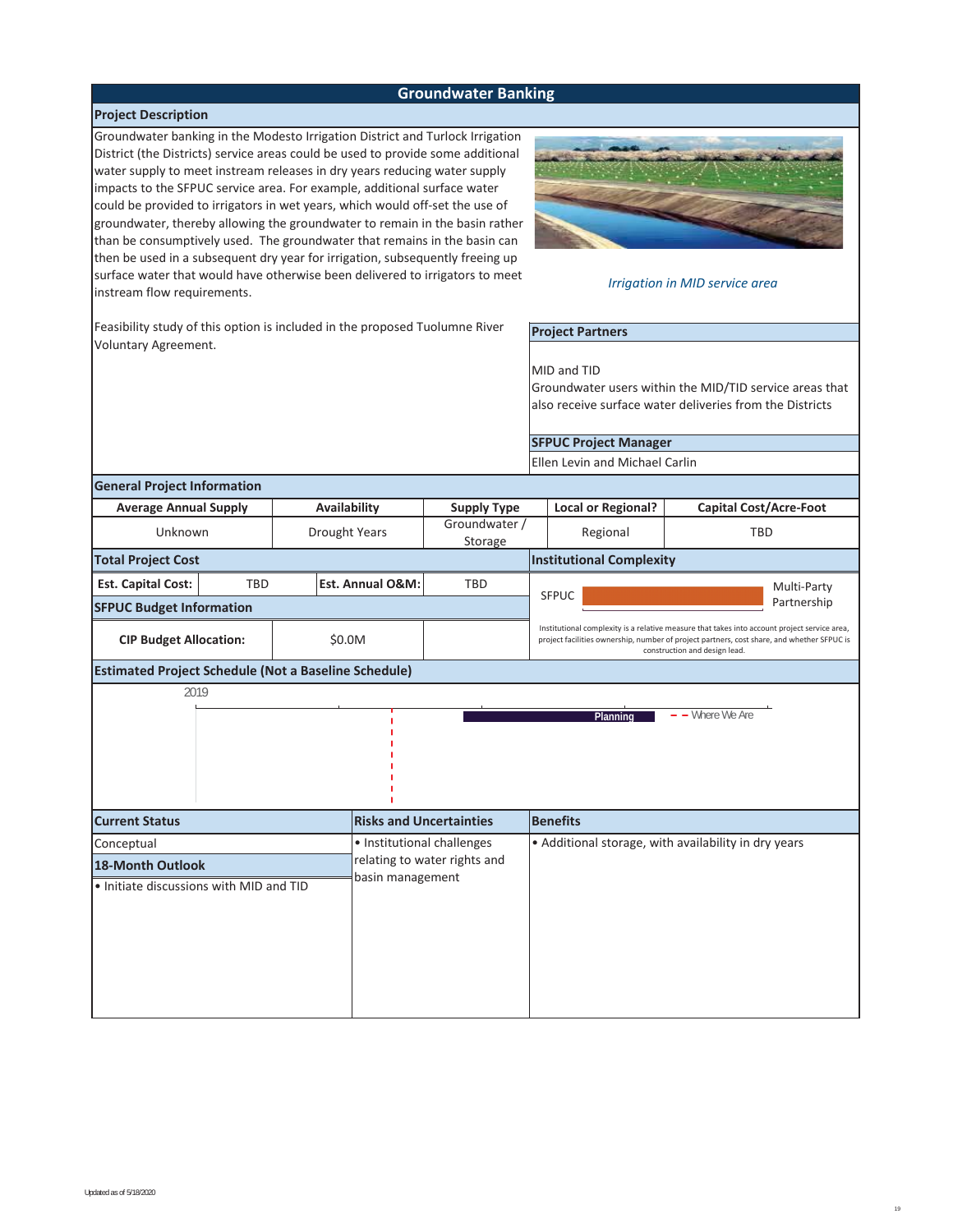#### **Inter Basin Collaborations**

#### **Project Description**

**General Project Information**

Inter-Basin Collaborations could provide net water supply benefits in dry years by sharing responsibility for in-stream flows in the San Joaquin River and Delta more broadly among several tributary reservoir systems. One mechanism by which this could be accomplished would be to establish a partnership between interests on the Tuolumne River and those on the Stanislaus River, which would allow responsibility for streamflow to be assigned variably based on the annual hydrology. The Tuolumne system tends to spill more excess flow in wetter years than the Stanislaus, and this excess flow could be shaped and credited to meet Stanislaus system requirements, while New Melones Reservoir in the Stanislaus system is refilling. Then the stored water could be partially used to provide required streamflow to meet Stanislaus and Tuolumne requirements in future dry years.

Inter-Basin Collaborations could also include groundwater banking, utilizing the connections between the OID and MID surface water service areas.

Feasibility study of this option is included in the proposed Tuolumne River Voluntary Agreement. Any collaboration would need to protect the interests of all participants.



*Reservoirs on the tributaries to the San Joaquin River* **Project Partners**

Tuolumne interests (SFPUC, MID, TID) Stanislaus interests (OID, SSJID, USBR) Groundwater users that also receive surface water for irrigation

**SFPUC Project Manager**

Ellen Levin and Michael Carlin

| General Project Information                                                                     |            |              |                                |                                                         |                                           |                                    |                                                                                                                                                                                                                             |  |  |  |
|-------------------------------------------------------------------------------------------------|------------|--------------|--------------------------------|---------------------------------------------------------|-------------------------------------------|------------------------------------|-----------------------------------------------------------------------------------------------------------------------------------------------------------------------------------------------------------------------------|--|--|--|
| <b>Average Annual Supply</b>                                                                    |            | Availability |                                | <b>Supply Type</b>                                      |                                           | <b>Local or Regional?</b>          | <b>Capital Cost/Acre-Foot</b>                                                                                                                                                                                               |  |  |  |
| <b>TBD</b>                                                                                      |            | Varies       |                                | Storage or Exchanges                                    |                                           | Regional                           | Unknown                                                                                                                                                                                                                     |  |  |  |
| <b>Total Project Cost</b>                                                                       |            |              |                                |                                                         |                                           | <b>Institutional Complexity</b>    |                                                                                                                                                                                                                             |  |  |  |
| <b>Est. Capital Cost:</b>                                                                       | <b>TBD</b> |              | Est. Annual O&M:<br><b>TBD</b> |                                                         |                                           | Multi-Party<br><b>SFPUC</b>        |                                                                                                                                                                                                                             |  |  |  |
| <b>SFPUC Budget Information</b>                                                                 |            |              |                                |                                                         | Only                                      |                                    | Partnership                                                                                                                                                                                                                 |  |  |  |
| <b>CIP Budget Allocation:</b>                                                                   |            | N/A          |                                |                                                         |                                           |                                    | Institutional complexity is a relative measure that takes into account project service area,<br>project facilities ownership, number of project partners, cost share, and whether SFPUC is<br>construction and design lead. |  |  |  |
| <b>Estimated Project Schedule (Not a Baseline Schedule)</b>                                     |            |              |                                |                                                         |                                           |                                    |                                                                                                                                                                                                                             |  |  |  |
| 2020                                                                                            |            | 2021         |                                | 2022                                                    |                                           | 2023                               | 2024                                                                                                                                                                                                                        |  |  |  |
|                                                                                                 |            |              |                                |                                                         |                                           |                                    |                                                                                                                                                                                                                             |  |  |  |
| <b>Current Status</b>                                                                           |            |              |                                | <b>Risks and Uncertainties</b>                          | <b>Benefits</b>                           |                                    |                                                                                                                                                                                                                             |  |  |  |
| Conceptual                                                                                      |            |              |                                | • Collaboration will require                            |                                           |                                    | • Better management of basins can lead to greater                                                                                                                                                                           |  |  |  |
| 18-Month Outlook                                                                                |            |              |                                | agreements and operational<br>changes among many public |                                           | regional water supply availability |                                                                                                                                                                                                                             |  |  |  |
| • Meeting with other parties to be scheduled<br>pursuant to Voluntary Agreement<br>negotiations |            |              | and private parties            |                                                         | • Water supply and environmental benefits |                                    |                                                                                                                                                                                                                             |  |  |  |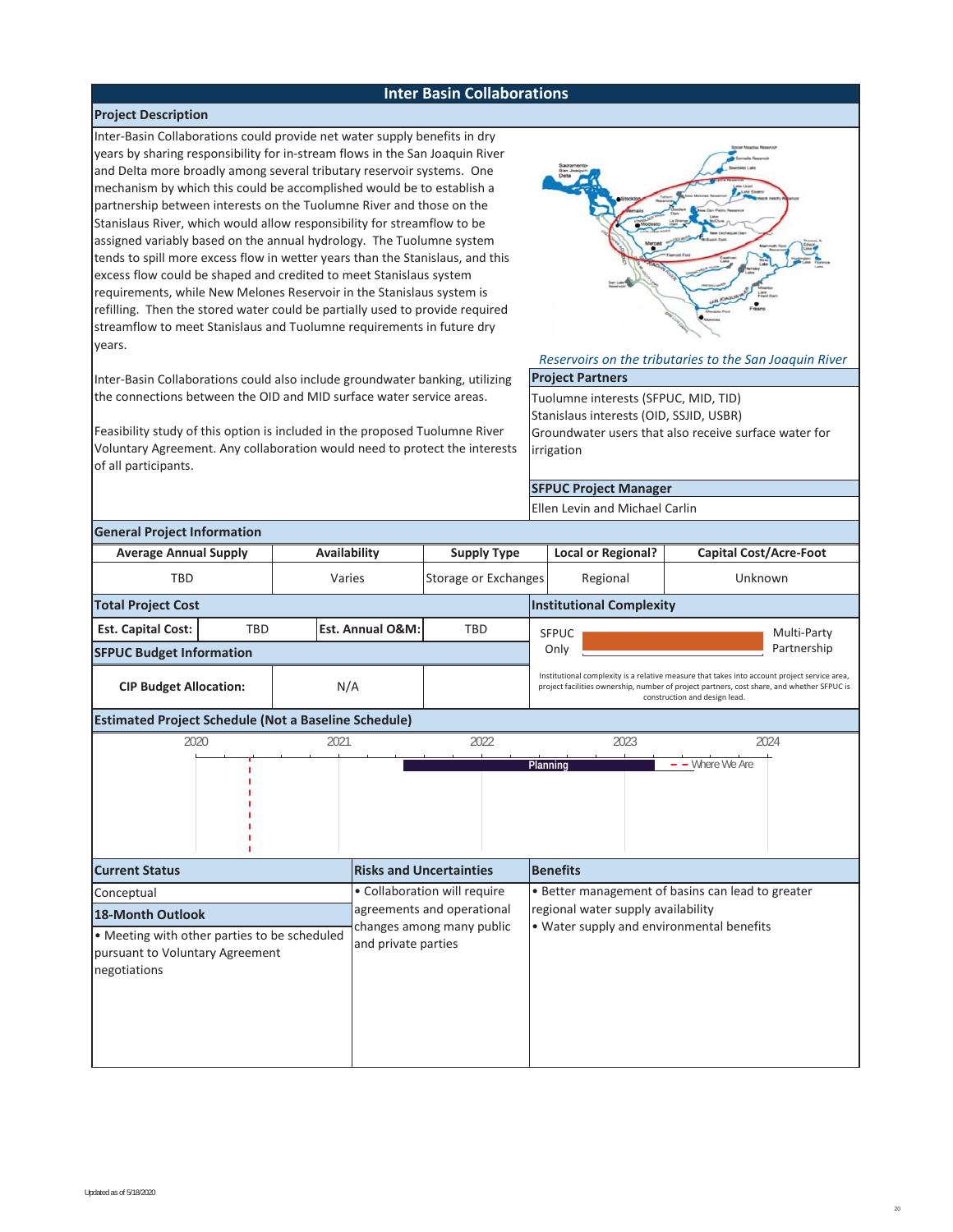# **Dry Year Transfers - Districts**

#### **Project Description**

In 2008, the SFPUC Commission adopted the Water System Improvement Program (WSIP) Phased Variant to ensure that the SFPUC could continue to reliably meet the projected needs of its customers through 2030. One element of WSIP Phased Variant was a drought year water transfer. Coupled with the Regional Groundwater Storage and Recovery Project (GSR), this project was intended to ensure drought reliability in the planning horizon. The SFPUC pursued a long-term agremeent to transfer 2 mgd from Modesto Irrigation District (MID) in drought years. However, the negotations were terminated in 2012. Subsequently, SFPUC staff initiated discussions with the Oakdale Irrigation District (OID) to secure a similar drought year transfer. While no transfer has been secured to date, the SFPUC continues to pursue discussions with partners to explore potential transfer opportunities on the Tuolumne River and throughout the San Joaquin Valley.



*Don Pedro Reservoir*

#### **Project Partners**

SFPUC Oakdale Irrigation District Modesto Irrigation District

**SFPUC Project Manager**

Ellen Levin and Michael Carlin

|                                                             | <b>General Project Information</b> |                      |                          |                                |                                                                                                                                                                                                                             |                                 |                                                         |             |  |  |  |  |  |
|-------------------------------------------------------------|------------------------------------|----------------------|--------------------------|--------------------------------|-----------------------------------------------------------------------------------------------------------------------------------------------------------------------------------------------------------------------------|---------------------------------|---------------------------------------------------------|-------------|--|--|--|--|--|
| <b>Average Annual Supply</b>                                |                                    | Availability         |                          | <b>Supply Type</b>             |                                                                                                                                                                                                                             | <b>Local or Regional?</b>       | <b>Capital Cost/Acre-Foot</b>                           |             |  |  |  |  |  |
| <b>TBD</b>                                                  |                                    | <b>Drought Years</b> |                          | Transfer                       |                                                                                                                                                                                                                             | Regional                        | <b>TBD</b>                                              |             |  |  |  |  |  |
| <b>Total Project Cost</b>                                   |                                    |                      |                          |                                |                                                                                                                                                                                                                             | <b>Institutional Complexity</b> |                                                         |             |  |  |  |  |  |
| <b>Est. Capital Cost:</b>                                   | <b>TBD</b>                         |                      | Est. Annual O&M:         | <b>TBD</b>                     | <b>SFPUC</b>                                                                                                                                                                                                                |                                 |                                                         | Multi-Party |  |  |  |  |  |
| <b>SFPUC Budget Information</b>                             |                                    |                      |                          |                                | Only                                                                                                                                                                                                                        |                                 |                                                         | Partnership |  |  |  |  |  |
| <b>CIP Budget Allocation:</b>                               |                                    | <b>TBD</b>           |                          |                                | Institutional complexity is a relative measure that takes into account project service area,<br>project facilities ownership, number of project partners, cost share, and whether SFPUC is<br>construction and design lead. |                                 |                                                         |             |  |  |  |  |  |
| <b>Estimated Project Schedule (Not a Baseline Schedule)</b> |                                    |                      |                          |                                |                                                                                                                                                                                                                             |                                 |                                                         |             |  |  |  |  |  |
| 2008                                                        |                                    |                      | 2013                     |                                | 2018                                                                                                                                                                                                                        |                                 | 2023                                                    |             |  |  |  |  |  |
|                                                             |                                    |                      |                          |                                |                                                                                                                                                                                                                             |                                 | $-$ - Where We Are                                      |             |  |  |  |  |  |
| <b>Current Status</b>                                       |                                    |                      |                          | <b>Risks and Uncertainties</b> | <b>Benefits</b>                                                                                                                                                                                                             |                                 |                                                         |             |  |  |  |  |  |
| Conceptual                                                  |                                    |                      |                          | • Institutional arrangements / |                                                                                                                                                                                                                             |                                 | • Leverages existing supply and existing infrastructure |             |  |  |  |  |  |
| 18-Month Outlook                                            |                                    |                      | • Availability of supply | willingness of stakeholders    |                                                                                                                                                                                                                             |                                 |                                                         |             |  |  |  |  |  |
| • Resume discussions with Districts                         |                                    |                      |                          |                                |                                                                                                                                                                                                                             |                                 |                                                         |             |  |  |  |  |  |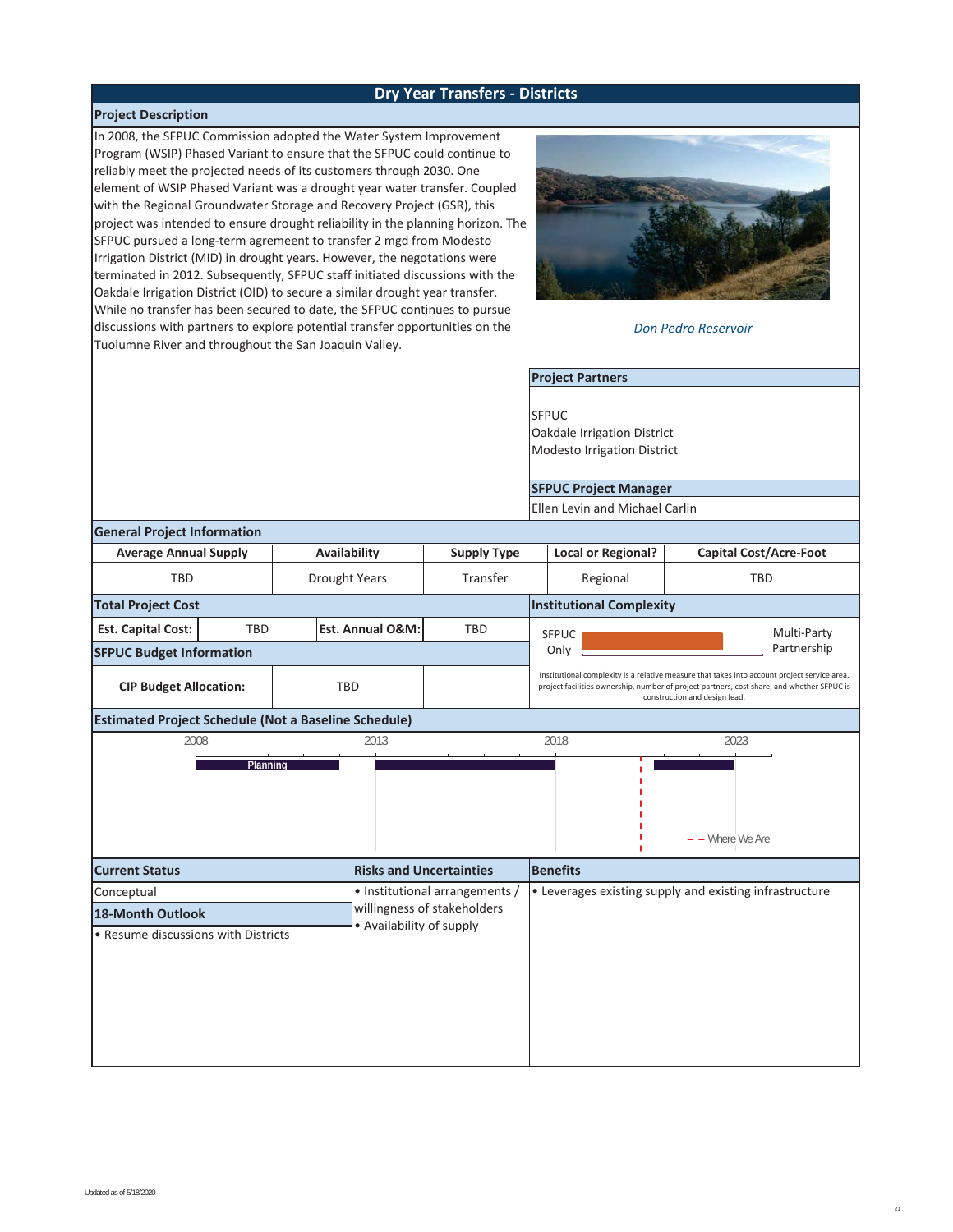# **Daly City Recycled Water Expansion**

#### **Project Description**

This is a recycled water project that will produce up to 3 mgd of tertiary recycled water during the irrigation season (~7 months). On an average annual basis, this is equivalent to 1.25 mgd or 1,400 acre-feet per year. The primary purpose of the project is to provide recycled water to 13 cemeteries and other smaller irrigation customers, offseting existing groundwater pumping from the South Westside Groundwater Basin (Basin); this will free up groundwater, enhancing the reliability of the Basin. The project is a regional partnership between the SFPUC and Daly City and the irrigation customers are located largely within California Water Service's (Cal Water's) service area. SFPUC Regional Water System customers will benefit from the increased reliability of the South Westside Groundwater Basin for additional drinking water supply during droughts. In this way, this project supports the Regional Groundwater Storage and Recovery Project, which is under construction. This project includes construction of a new two-story treatment facility co-located at Daly City's recycled water treatment plant, approximately 11 miles of 14"-18"-diameter distribution pipelines, 1-2 pump stations and a 2.4 million gallon underground storage tank in Colma. Daly City completed a Mitigated Negative Declaration under CEQA in September of 2017 and 30% design for the project has been completed.



*Holy Cross Cemetery Colma, CA*

**Project Partners**

Daly City, Town of Colma, Cal Water and SFPUC

**SFPUC Project Manager**

YinLan Zhang

# **General Project Information**

| General Project Information                                                                                                                                               |                                                             |  |                                                                                      |                                                                                                                                                     |                                                             |                                                                                                    |                                                                                                                                                                                                                             |  |  |  |  |
|---------------------------------------------------------------------------------------------------------------------------------------------------------------------------|-------------------------------------------------------------|--|--------------------------------------------------------------------------------------|-----------------------------------------------------------------------------------------------------------------------------------------------------|-------------------------------------------------------------|----------------------------------------------------------------------------------------------------|-----------------------------------------------------------------------------------------------------------------------------------------------------------------------------------------------------------------------------|--|--|--|--|
| <b>Average Annual Supply</b>                                                                                                                                              |                                                             |  | Availability                                                                         | <b>Supply Type</b>                                                                                                                                  |                                                             | <b>Local or Regional?</b>                                                                          | <b>Capital Cost/Acre-Foot</b>                                                                                                                                                                                               |  |  |  |  |
| $1.25$ mgd                                                                                                                                                                |                                                             |  | Drought and All Years                                                                | Recycled Water /<br>Groundwater Offset                                                                                                              |                                                             | Regional                                                                                           | \$6,000                                                                                                                                                                                                                     |  |  |  |  |
| <b>Total Project Cost</b>                                                                                                                                                 |                                                             |  |                                                                                      |                                                                                                                                                     |                                                             | <b>Institutional Complexity</b>                                                                    |                                                                                                                                                                                                                             |  |  |  |  |
| <b>Est. Capital Cost:</b>                                                                                                                                                 | \$85.0M                                                     |  | Est. Annual O&M:                                                                     | \$2.0M                                                                                                                                              |                                                             | <b>SFPUC</b>                                                                                       | Multi-Party                                                                                                                                                                                                                 |  |  |  |  |
| <b>SFPUC Budget Information</b>                                                                                                                                           |                                                             |  |                                                                                      |                                                                                                                                                     |                                                             | Only                                                                                               | Partnership                                                                                                                                                                                                                 |  |  |  |  |
|                                                                                                                                                                           | <b>CIP Budget Allocation:</b><br>\$85.0M                    |  |                                                                                      |                                                                                                                                                     |                                                             |                                                                                                    | Institutional complexity is a relative measure that takes into account project service area,<br>project facilities ownership, number of project partners, cost share, and whether SFPUC is<br>construction and design lead. |  |  |  |  |
|                                                                                                                                                                           | <b>Estimated Project Schedule (Not a Baseline Schedule)</b> |  |                                                                                      |                                                                                                                                                     |                                                             |                                                                                                    |                                                                                                                                                                                                                             |  |  |  |  |
| 2010                                                                                                                                                                      |                                                             |  | 2015                                                                                 | 2020                                                                                                                                                |                                                             | 2025                                                                                               |                                                                                                                                                                                                                             |  |  |  |  |
|                                                                                                                                                                           |                                                             |  | <b>Env. Review</b>                                                                   | Eng. Design                                                                                                                                         |                                                             | Permittina                                                                                         | Construction                                                                                                                                                                                                                |  |  |  |  |
| <b>Current Status</b>                                                                                                                                                     |                                                             |  |                                                                                      | <b>Risks and Uncertainties</b>                                                                                                                      |                                                             | <b>Benefits</b>                                                                                    |                                                                                                                                                                                                                             |  |  |  |  |
| Planning; Design Contracting                                                                                                                                              |                                                             |  | • Securing customers                                                                 |                                                                                                                                                     | • Reducing reliance of cemeteries on groundwater            |                                                                                                    |                                                                                                                                                                                                                             |  |  |  |  |
| 18-Month Outlook                                                                                                                                                          |                                                             |  | (cemeteries and others)                                                              |                                                                                                                                                     | pumping for irrigation will increase the reliability of the |                                                                                                    |                                                                                                                                                                                                                             |  |  |  |  |
| • Identify Project ownership and cost<br>structure among Partners (SFPUC, Daly City,<br>Cal Water)<br>• Evaluate project alternatives<br>• Develop Term Sheet for project |                                                             |  | • Partner buy-in and<br>involvement<br>storage tank location<br>benefits through GSR | • Finalizing and procuring<br>· Realizing groundwater offset<br>• Loss of 1-2 SFPUC retail<br>customers, dependent on<br>negotiations with partners |                                                             | customers (to be identified)<br>• Diversifying water supply portfolio<br>recycled water (0.05 mgd) | Southwest Groundwater Basin for drinking water supply<br>• Recycled water supply may be available for additional<br>• Replace some potable water used for irrigation with                                                   |  |  |  |  |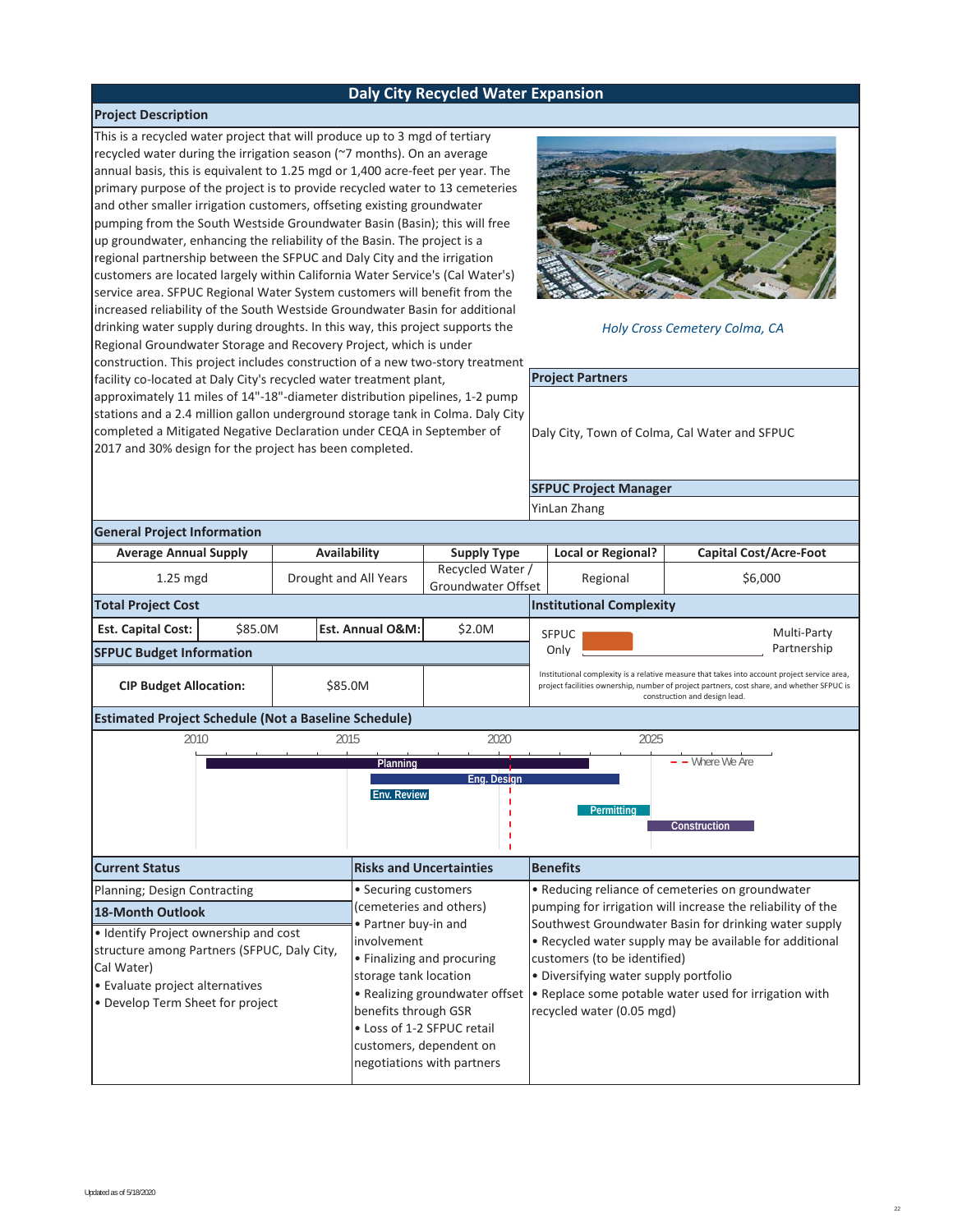# **SFPUC-Alameda County Water District - Union Sanitary District Purified Water Partnership**

#### **Project Description**

This project will provide a new purified water supply utilizing Union Sanitary District (USD)'s treated wastewater and further treating it through a multibarrier advanced treatment process to meet or exceed drinking water standards. While the potential volume of supply will be determined through a feasibility evaluation, prior studies indicate the potential for at least 4 mgd of new supply. Purified water produced at USD could be transmitted to the Quarry Lakes Groundwater Recharge Area to supplement recharge into the Niles Cone Groundwater Basin or for other uses in Alameda County Water District's (ACWD's) service area. With the additional water supply to ACWD, an in lieu exchange with the SFPUC would result in more water left in the SFPUC's Regional Water System. Additional water supply could also be directly transmitted to the SFPUC through a new intertie between ACWD and SFPUC. A range of scenarios considering treatment capacity, distribution potential and feasibility are being considered through an evaluation between the three partner agencies. **Project Partners**



*Quarry Lakes, Alameda County*

Union Sanitary District (USD), Alameda County Water District (ACWD) and SFPUC

**SFPUC Project Manager** Manisha Kothari

#### **Total Project Cost SFPUC Budget Information Institutional Complexity Est. Capital Cost:** TBD **Est. Annual O&M:** TBD **General Project Information Average Annual Supply Availability Supply Type Local or Regional? Capital Cost/Acre-Foot Estimated Project Schedule (Not a Baseline Schedule) Benefits CIP Budget Allocation: Current Status** \$3.5M Institutional complexity is a relative measure that takes into account project service area, project facilities ownership, number of project partners, cost share, and whether SFPUC is construction and design lead. TBD All Years Purified Water Regional TBD • Feasibility study underway to identify and analyze purified water (potable reuse) project concepts **18-Month Outlook Risks and Uncertainties** • Potential water quality change to Quarry Lakes Planning examples the vector of the botanial water quality  $\bullet$  Leverages existing facilities to provide water supply **Planning Eng. Design Env. Review Permitting Construction Public Outreach** 2015 2020 2025 2030 2035 2040 - - Where We Are SFPUC Only Multi-Party Partnership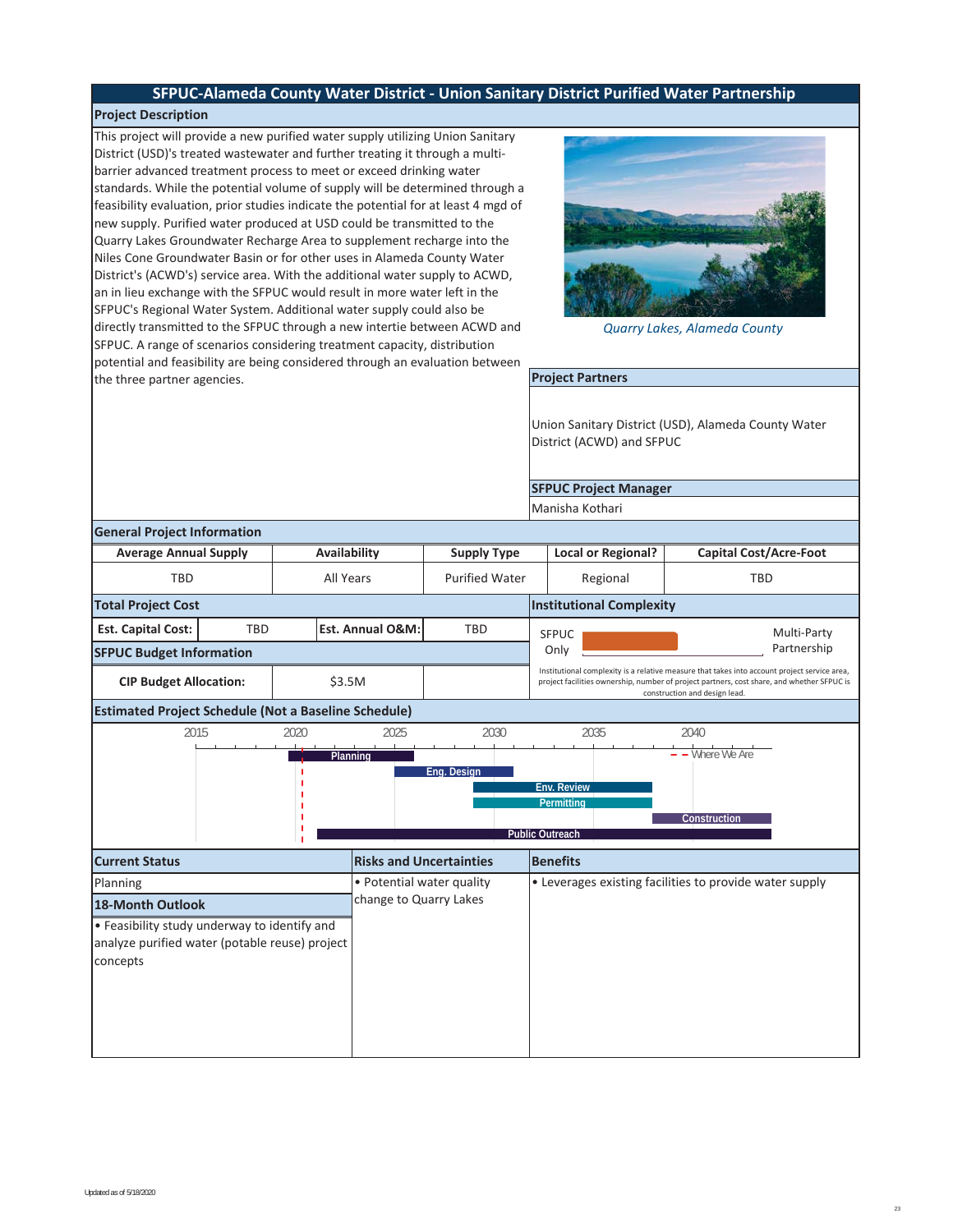# **Crystal Springs Purified Water**

#### **Project Description**

This is a purified water project that could provide 6-12 mgd of water supply through reservoir water augmentation at Crystal Springs Reservoir in San Mateo County, within the SFPUC's Regional Water System (RWS). Treated wastewater from Silicon Valley Clean Water and/or the City of San Mateo would go through a water purification process that uses multi-barrier treatment technology to meet state and federal drinking water quality standards. The purified water would then be transmitted 10-20 miles (depending on the alignment) to Crystal Springs Reservoir, blended with regional surface water supplies and treated again at Harry Tracy Treatment Plant. In addition to the SFPUC and the wastewater agencies, Cal Water, Redwood City and BAWSCA are also participating in the project. Initial feasibility analyses have been completed. Additional planning, including analysis of feasible operational scenarios, impacts to RWS operations, and the evaluation of Direct Potable Reuse (DPR) alternatives, are needed to further evaluate the feasibility and impacts of this project. **Project Partners**



#### *Crystal Springs Reservoir*

Silicon Valley Clean Water, City of San Mateo, Cal Water, Redwood City, Bay Area Water Supply and Conservation Agency (BAWSCA) and SFPUC

**SFPUC Project Manager**

YinLan Zhang

| General Project Information                                                                                                                           |            |                  |                                                                                                                                                                                                                       |                                |                                                 |                                                                                                                                                                                            |                               |                               |
|-------------------------------------------------------------------------------------------------------------------------------------------------------|------------|------------------|-----------------------------------------------------------------------------------------------------------------------------------------------------------------------------------------------------------------------|--------------------------------|-------------------------------------------------|--------------------------------------------------------------------------------------------------------------------------------------------------------------------------------------------|-------------------------------|-------------------------------|
| <b>Average Annual Supply</b>                                                                                                                          |            | Availability     |                                                                                                                                                                                                                       | <b>Supply Type</b>             |                                                 | <b>Local or Regional?</b>                                                                                                                                                                  |                               | <b>Capital Cost/Acre-Foot</b> |
| $6-12$ mgd                                                                                                                                            |            | <b>All Years</b> |                                                                                                                                                                                                                       | <b>Purified Water</b>          |                                                 | Regional                                                                                                                                                                                   |                               | TBD                           |
| <b>Total Project Cost</b>                                                                                                                             |            |                  |                                                                                                                                                                                                                       |                                |                                                 | <b>Institutional Complexity</b>                                                                                                                                                            |                               |                               |
| <b>Est. Capital Cost:</b>                                                                                                                             | <b>TBD</b> |                  | Est. Annual O&M:                                                                                                                                                                                                      | <b>TBD</b>                     |                                                 | <b>SFPUC</b>                                                                                                                                                                               |                               | Multi-Party                   |
| <b>SFPUC Budget Information</b>                                                                                                                       |            |                  |                                                                                                                                                                                                                       |                                |                                                 | Only                                                                                                                                                                                       |                               | Partnership                   |
| <b>CIP Budget Allocation:</b>                                                                                                                         |            | \$2.5M           |                                                                                                                                                                                                                       |                                |                                                 | Institutional complexity is a relative measure that takes into account project service area,<br>project facilities ownership, number of project partners, cost share, and whether SFPUC is | construction and design lead. |                               |
| <b>Estimated Project Schedule (Not a Baseline Schedule)</b>                                                                                           |            |                  |                                                                                                                                                                                                                       |                                |                                                 |                                                                                                                                                                                            |                               |                               |
| 2015                                                                                                                                                  |            | 2020             |                                                                                                                                                                                                                       | 2025                           |                                                 | 2030                                                                                                                                                                                       | 2035                          |                               |
|                                                                                                                                                       |            |                  |                                                                                                                                                                                                                       | <b>Env. Review</b>             |                                                 | <b>Permitting</b><br><b>Public Outreach</b>                                                                                                                                                | Construction                  |                               |
| <b>Current Status</b>                                                                                                                                 |            |                  |                                                                                                                                                                                                                       | <b>Risks and Uncertainties</b> |                                                 | <b>Benefits</b>                                                                                                                                                                            |                               |                               |
| Planning                                                                                                                                              |            |                  | • Operational and water                                                                                                                                                                                               |                                |                                                 | • Reduces Bay discharges                                                                                                                                                                   |                               |                               |
| 18-Month Outlook                                                                                                                                      |            |                  |                                                                                                                                                                                                                       | quality challenges in Crystal  | • Provides a new drought-resistant water supply |                                                                                                                                                                                            |                               |                               |
| • Continue analysis of impacts of new water<br>supply into Crystal Springs Reservoir<br>• Identify and evaluate Direct Potable Reuse<br>opportunities |            |                  | Springs Reservoir<br>• Construction challenges in<br>parts of distribution area<br>• Water supply during non-<br>drought years would impact<br>operations and storage<br>availability in the Regional<br>Water System |                                |                                                 |                                                                                                                                                                                            |                               |                               |

#### **General Project Information**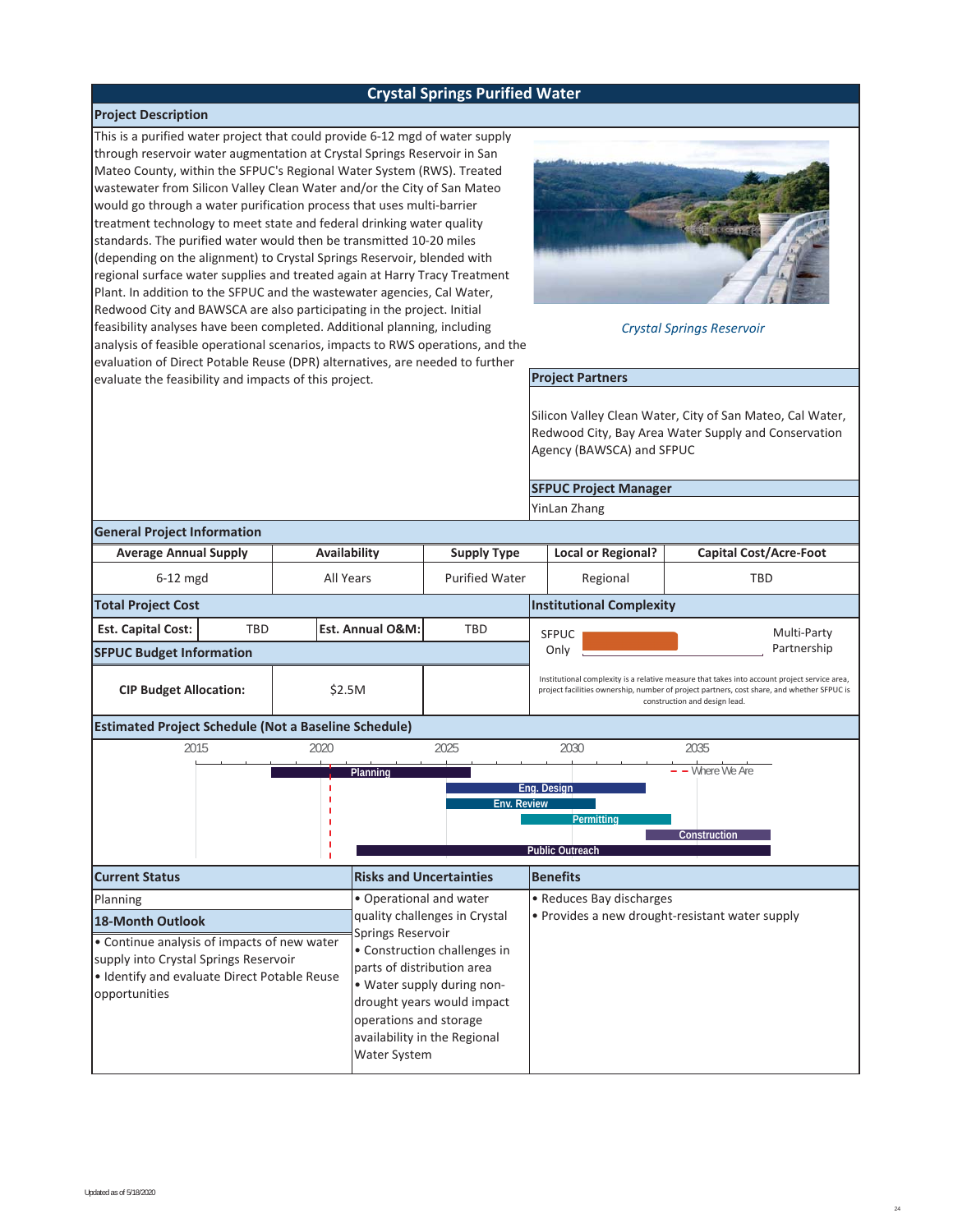#### **Los Vaqueros Reservoir Expansion**

#### **Project Description**

The Los Vaqueros Reservoir Expansion (LVE) Project is a storage project that will enlarge the existing reservoir located in northeastern Contra Costa County from 160,000 acre-feet to 275,000 acre-feet. The main objectives of the expansion include increasing water supply reliability for municipal, industrial and agricultural customers as well as ecosystem benefits to southof-Delta wildlife refuges and Delta fisheries. While the existing reservoir is owned and operated by Contra Costa Water District (CCWD), the expansion will have regional benefits and will be managed by a Joint Powers Authority that will be set up prior to construction. Meanwhile, Contra Costa Water District is leading the planning, design and environmental review efforts. The LVE Project includes construction of new pipelines, upgrades to existing facilites and reoperation of some facilities. Storage in LVE can provide a dry year water supply benefit to the SFPUC's Regional Water System (RWS). Currently, SFPUC staff are pursuing scenarios of 20,000 - 40,000 acre-feet of storage. In addition, water supply and conveyance to the RWS need to be determined before the SFPUC determines the extent of participation in the LVE project. Conveyance Alternatives, Brackish Water Desalination, and BARR simulation are planning efforts that are linked directly to this project.



#### *Los Vaqueros Reservoir*

#### **Project Partners**

Alameda County Water District (ACWD), the Bay Area Water Supply and Conservation Agency (BAWSCA), the City of Brentwood, CCWD, East Bay Municipal Utility District (EBMUD), SFPUC, Zone 7 Water Agency, and the San Luis Delta Mendota Water Authority

**SFPUC Project Manager**

Manisha Kothari

#### **Total Project Cost SFPUC Budget Information Institutional Complexity Est. Capital Cost:**  $\begin{vmatrix} 51.3B & \mathbf{Est} \end{vmatrix}$ **Est. Annual O&M:** TBD **General Project Information Average Annual Supply** Availability **Supply Type | Local or Regional?** | Capital Cost/Acre-Foot **Estimated Project Schedule (Not a Baseline Schedule) Benefits CIP Budget Allocation: Current Status** \$4.0M Institutional complexity is a relative measure that takes into account project service area, project facilities ownership, number of project partners, cost share, and whether SFPUC is construction and design lead. To be identified in a separate project and a separate Drought and/or All Years Storage Regional Regional TBD • Determine feasible conveyance options and constraints • Continue participation in Multi-Party Agreement for planning • Determine water supply options and constraints • Evaluate participation in JPA **18-Month Outlook Risks and Uncertainties** • Capacity and institutional constraints for conveyance to RWS • Firm water supply source • Depending on conveyance option, water quality and need for pretreatment • Provides operational flexibility, particularly in drier years • Allows the SFPUC to manage existing supply more efficiently Planning; Environmental Review **Planning Eng. Design Env. Review Permitting Construction** 2015 2020 2025 2030  $-$  Where We Are SFPUC Only Multi-Party Partnership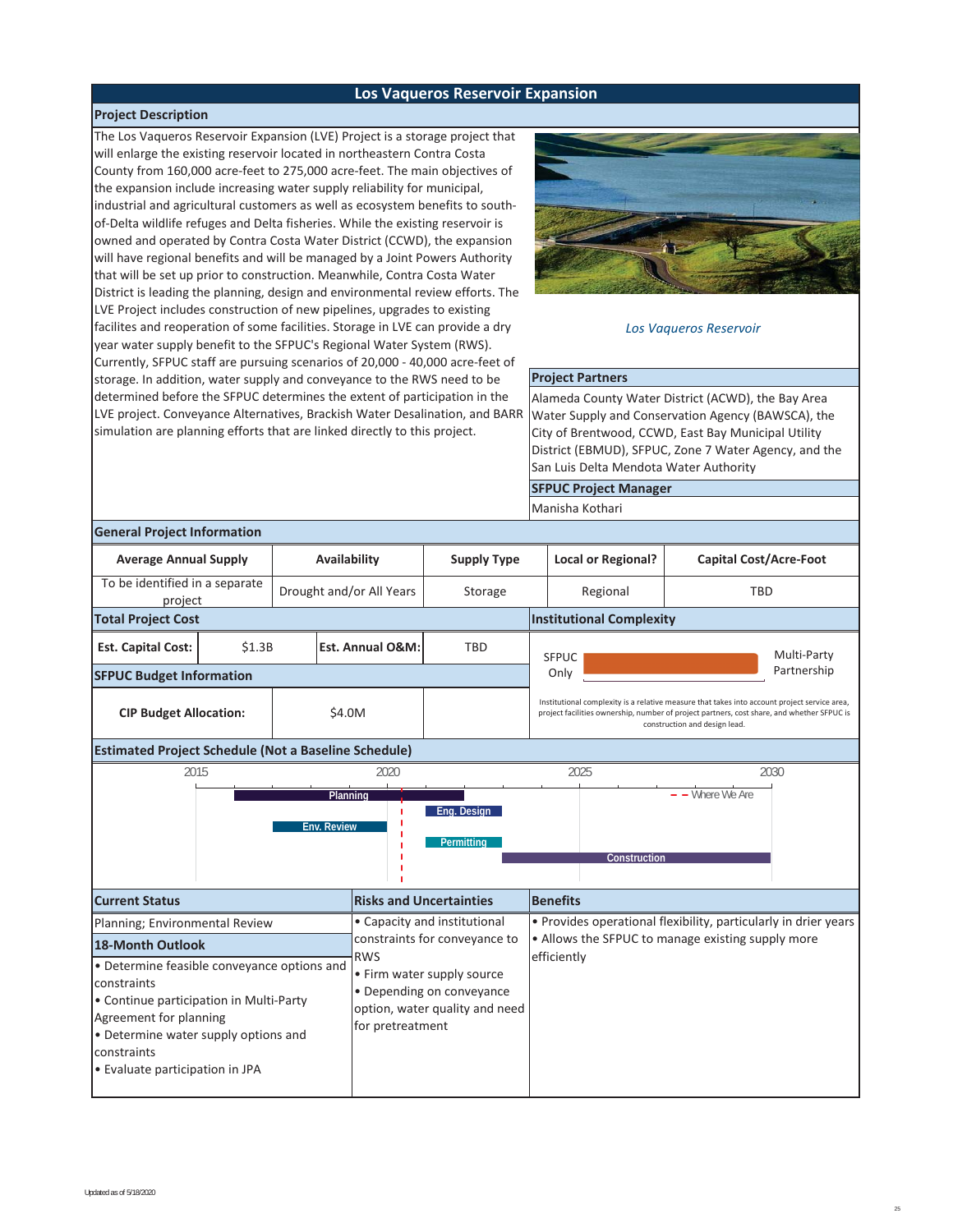### **Bay Area Brackish Water Desalination (Regional Desalination)**

#### **Project Description**

The Bay Area Brackish Water Desalination (Regional Desalination) Project is a partnership between Contra Costa Water District (CCWD), SFPUC, Valley Water, and Zone 7 Water Agency. East Bay Municipal Utility District (EBMUD) and the Alameda County Water District (ACWD) may also participate. The project could provide 10-20 mgd of new drinking water supply to the region by treating brackish water from CCWD's existing Mallard Slough intake in Contra Costa County. The project relies primarily on available capacity in an extensive network of existing pipelines and interties that already connect the agencies, as well as existing wastewater outfalls and pump stations. The new infrastructure needed for this project includes a treatment facility and upgrades to existing facilities. Zone 7 Water Agency would likely need a new intertie with EBMUD. Depending on the conveyance system used, additional pretreatment and/or facility upgrades may be needed.



#### *Bay Delta Wetland*

# **Project Partners**

Contra Costa Water District (CCWD), East Bay Municipal Utility District (EBMUD), Valley Water, Zone 7 Water Agency and SFPUC

**SFPUC Project Manager** Manisha Kothari

years; however, the SFPUC is currently seeking drought year supply via storage in Los Vaqueros Reservoir from this project. The final volume share will be subject to negotiation with other partners. The SFPUC would not directly receive desalinated water, but would take delivery of water through a series of transfers and exchanges.

Early planning studies conducted between 2003-2015 assumed that the project would provide a steady water supply of 9 mgd to the SFPUC in all

#### **Total Project Cost SFPUC Budget Information Institutional Complexity Est. Capital Cost:** TBD **Est. Annual O&M:** TBD **General Project Information Average Annual Supply Availability Supply Type Local or Regional? Capital Cost/Acre-Foot Estimated Project Schedule (Not a Baseline Schedule) Benefits CIP Budget Allocation: Current Status** \$2.5M Institutional complexity is a relative measure that takes into account project service area, project facilities ownership, number of project partners, cost share, and whether SFPUC is construction and design lead.  $\sim$  5 MGD (TBD) Dry Years (with storage) and/or All Years Desalination / Sammanon, Regional TBD<br>Transfers Regional TBD • Develop feasible project scenarios, considering water rights and constraints for transfers and exchanges • Consider public-private partnership options **18-Month Outlook Risks and Uncertainties** • Some impacts to sensitive fish may be unavoidable • Water rights and permitting likely to be challenging • Conveyance options are limited to transfer water to Regional Water System • Availability during dry years • Lower GHG emissions than seawater desalination • Leverages existing infrastructure • Storage option in Los Vaqueros provide dry year benefits Planning **Planning Eng. Design Env. Review Permitting Construction Outreach Planning (resumed)** and the set of the set of the set of the set of the set of the set of the set of the set of the set of the set of the set of the set of the set of the set of the set of the set of the set of the set of 0 0 0 2015 2020 2025 2030 2035 **Public Outreach (resume)** SFPUC **Only** Multi-Party Partnership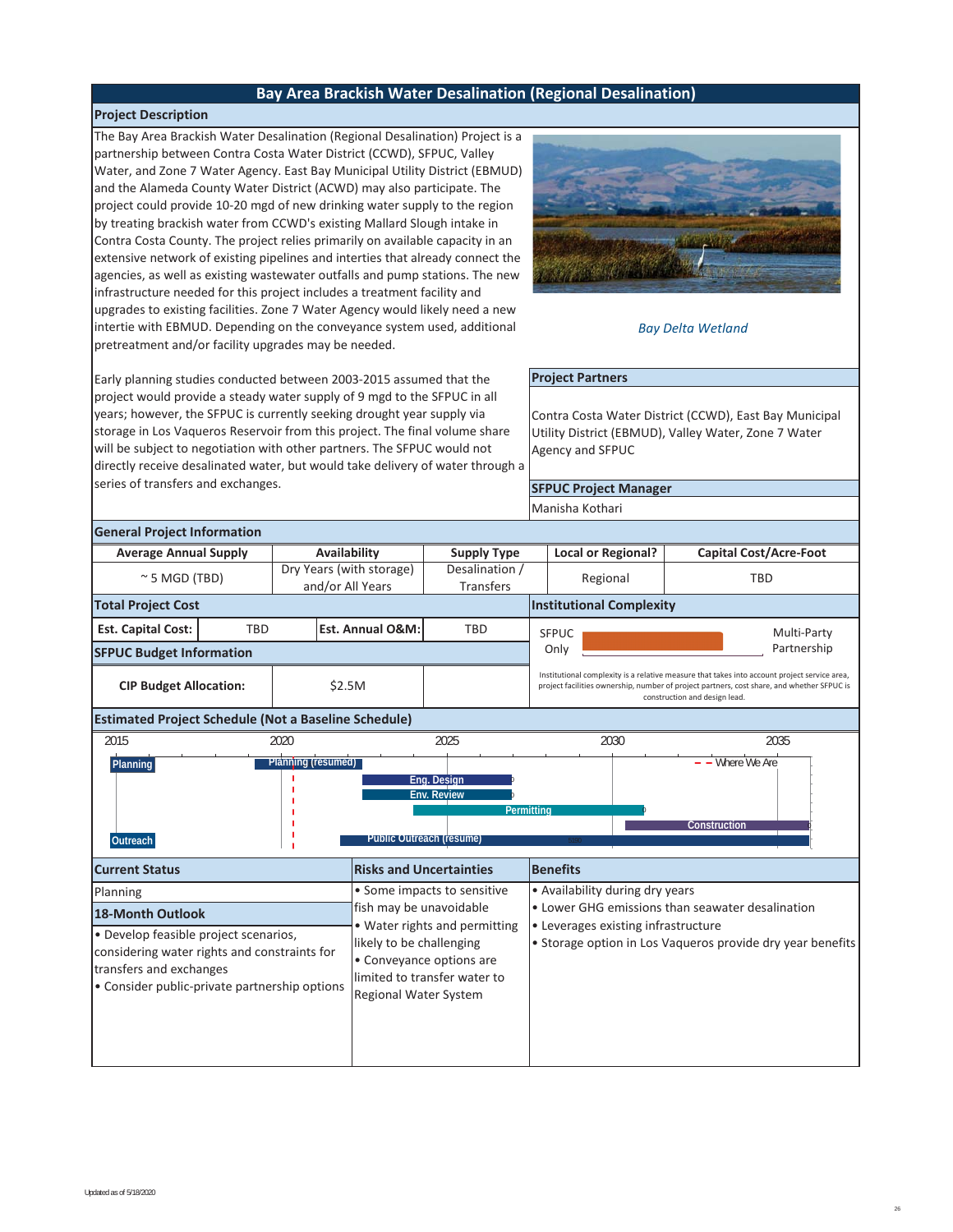# **Conveyance Alternatives**

#### **Project Description**

This project is dependent on the SFPUC's participation in the Los Vaqueros Expansion Project in Contra Costa County. Through this evaluation, SFPUC staff will evaluate the potential mechanism(s) available to transfer or exchange water for the benefit of SFPUC Regional Water System (RWS) customers. The volume of water that can be transferred would be the same volume of water that is stored by SFPUC in Los Vaqueros Reservoir Expansion Project (to be determined).

The three conveyance alternatives that will be explored as part of this project using the South Bay Aqueduct (SBA) include 1) a transfer with ACWD; 2) a transfer with Valley Water; and 3) delivery to San Antonio Reservoir. Partners will include the SBA Contractors (ACWD, Zone 7 Water Agency, Valley Water), particularly any agency identified as a feasible transfer partner. Of the three options along the SBA, only one (delivery to San Antonio) provides a water supply directly into the RWS. Any conveyance option utilizing the SBA will likely include pipeline improvements and may also include pretreatment and/or pumping, depending on the option pursued. Reliability of the SBA is critical to the viability of these options.

In addition to the SBA, SFPUC is also considering other alternatives, including the potential for a new intertie with the East Bay Municipal Utility District (EBMUD).



*South Bay Aqueduct*

#### **Project Partners**

SFPUC and BAWSCA working with SBA Contractors: Alameda County Water District (ACWD), Zone 7 Water Agency, and Valley Water

**SFPUC Project Manager** Matt Moses

| <b>General Project Information</b>                                                                                                                                                                                                                                                                                |            |              |                                                                                           |                                |                                     |                                                                                                                                                                                            |                               |                               |  |
|-------------------------------------------------------------------------------------------------------------------------------------------------------------------------------------------------------------------------------------------------------------------------------------------------------------------|------------|--------------|-------------------------------------------------------------------------------------------|--------------------------------|-------------------------------------|--------------------------------------------------------------------------------------------------------------------------------------------------------------------------------------------|-------------------------------|-------------------------------|--|
| <b>Average Annual Supply</b>                                                                                                                                                                                                                                                                                      |            | Availability |                                                                                           | <b>Supply Type</b>             |                                     | <b>Local or Regional?</b>                                                                                                                                                                  |                               | <b>Capital Cost/Acre-Foot</b> |  |
| Dependent on water supply                                                                                                                                                                                                                                                                                         |            | All Years    |                                                                                           | Transfer                       |                                     | Regional                                                                                                                                                                                   |                               | <b>TBD</b>                    |  |
| <b>Total Project Cost</b>                                                                                                                                                                                                                                                                                         |            |              |                                                                                           |                                |                                     | <b>Institutional Complexity</b>                                                                                                                                                            |                               |                               |  |
| <b>Est. Capital Cost:</b>                                                                                                                                                                                                                                                                                         | <b>TBD</b> |              | Est. Annual O&M:                                                                          | <b>TBD</b>                     | <b>SFPUC</b>                        |                                                                                                                                                                                            |                               | Multi-Party                   |  |
| <b>SFPUC Budget Information</b>                                                                                                                                                                                                                                                                                   |            |              |                                                                                           |                                | Only                                |                                                                                                                                                                                            |                               | Partnership                   |  |
| <b>CIP Budget Allocation:</b><br>\$2.0M                                                                                                                                                                                                                                                                           |            |              |                                                                                           |                                |                                     | Institutional complexity is a relative measure that takes into account project service area,<br>project facilities ownership, number of project partners, cost share, and whether SFPUC is | construction and design lead. |                               |  |
| <b>Estimated Project Schedule (Not a Baseline Schedule)</b>                                                                                                                                                                                                                                                       |            |              |                                                                                           |                                |                                     |                                                                                                                                                                                            |                               |                               |  |
| 2019<br>2024<br>2029<br>$ -Where$ We Are<br>Planning<br>Eng. Design<br><b>Env. Review</b><br>Permittina<br>Construction                                                                                                                                                                                           |            |              |                                                                                           |                                |                                     |                                                                                                                                                                                            |                               |                               |  |
| <b>Current Status</b>                                                                                                                                                                                                                                                                                             |            |              |                                                                                           | <b>Risks and Uncertainties</b> | <b>Benefits</b>                     |                                                                                                                                                                                            |                               |                               |  |
| Conceptual                                                                                                                                                                                                                                                                                                        |            |              |                                                                                           | • Institutional arrangements / | • Leverages existing infrastructure |                                                                                                                                                                                            |                               |                               |  |
| 18-Month Outlook<br>• Memo summarizing alternatives<br>• Evaluate likelihood that South Bay<br>Aqueduct will provide conveyance (through<br>coordination with State and SBA Contractors.<br>and through BARR simulation project)<br>· Identify conceptual alternatives and costs<br>for a new intertie with EBMUD |            |              | willingness of stakeholders<br>• Availability of supply<br>• Availability of SBA capacity |                                |                                     |                                                                                                                                                                                            |                               |                               |  |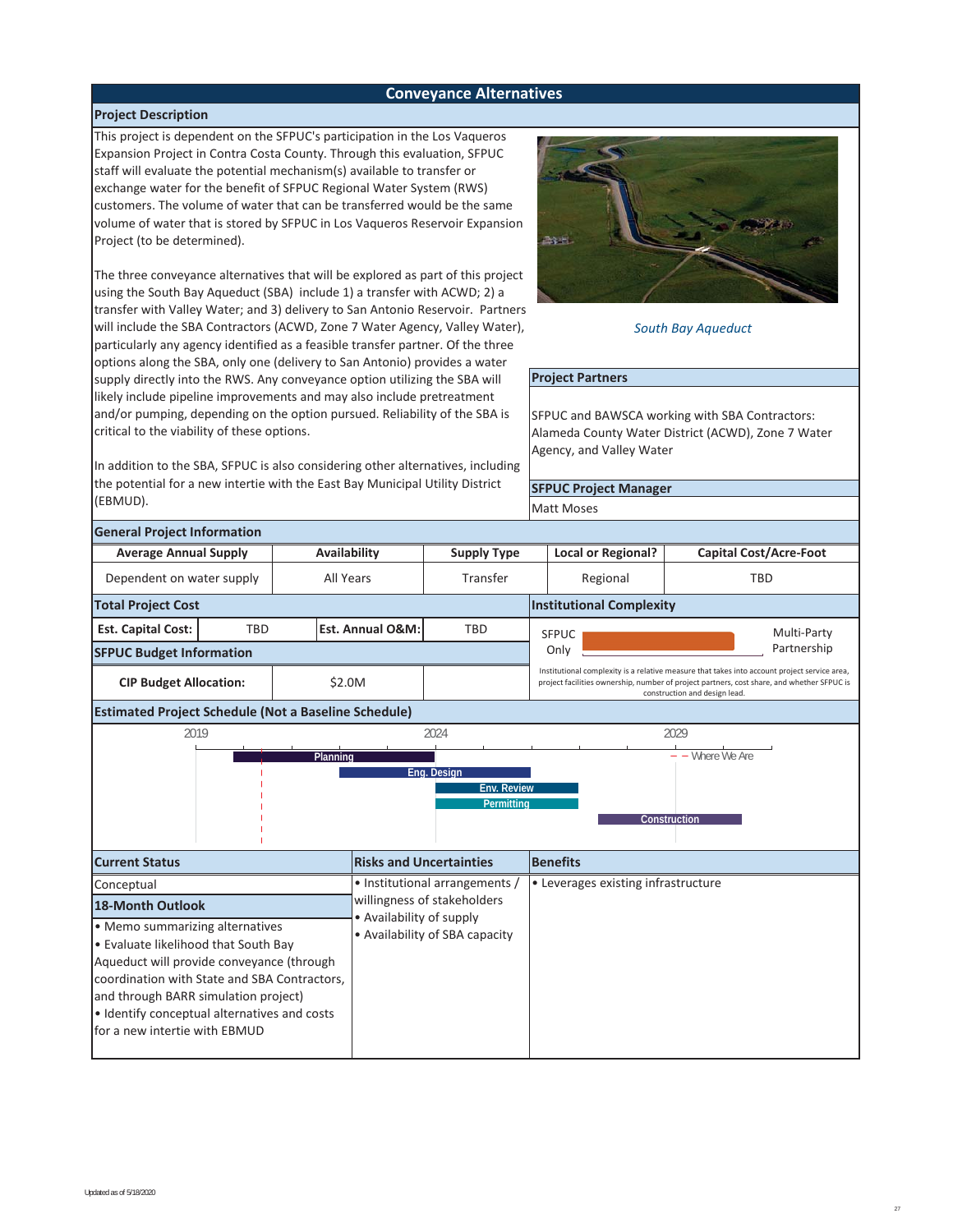### **Bay Area Regional Reliability (BARR) Partnership**

#### **Project Description**

In 2016, eight of the Bay Area's largest water utilities formed a partnership to explore opportunities to transfer and exchange water across service areas to better serve customers, particularly in times of droughts and emergencies. The partnership is intended to leverage the existing infrastructure and interconnections that exist between the partnering agencies. The Bay Area Regional Reliability (BARR) Partnership includes the following agencies: 1) Alameda County Water District (ACWD), 2) Bay Area Water Supply & Conservation Agency (BAWSCA), 3) Contra Costa Water District (CCWD), 4) East Bay Municipal Utility District (EBMUD), 5) Marin Municipal Water District (MMWD), 6) the San Francisco Public Utilities Commission (SFPUC), 7) Valley Water (formerly Santa Clara Valley Water District and 8) Zone 7 Water Agency.

The BARR Partnership has received two grants from the US Bureau of Reclamation to support for collaborative drought planning. A Drought Contingency Plan was completed in 2017. Currently, the BARR Partnership is planning to test water transfer scenarios so that future transfers can be implemented more readily in times of drought or emergency. SFPUC is participating in a water transfer simulation with ACWD and BAWSCA that would simulate the use of the South Bay Aqueduct (SBA) for an exchange with ACWD and a transfer into the San Antonio Reservoir.



*BARR Service Areas*

#### **Project Partners**

SFPUC and BAWSCA working with SBA Contractors: Alameda County Water District (ACWD), Zone 7 Water Agency, and Valley Water

**SFPUC Project Manager** Manisha Kothari

| <b>General Project Information</b>                                                                                                                                                                                                                                                      |            |                      |                                |                                                               |                                                                                                                                                                                            |                                                                                                         |                  |                               |  |  |
|-----------------------------------------------------------------------------------------------------------------------------------------------------------------------------------------------------------------------------------------------------------------------------------------|------------|----------------------|--------------------------------|---------------------------------------------------------------|--------------------------------------------------------------------------------------------------------------------------------------------------------------------------------------------|---------------------------------------------------------------------------------------------------------|------------------|-------------------------------|--|--|
| <b>Average Annual Supply</b>                                                                                                                                                                                                                                                            |            | Availability         |                                | <b>Supply Type</b>                                            |                                                                                                                                                                                            | <b>Local or Regional?</b>                                                                               |                  | <b>Capital Cost/Acre-Foot</b> |  |  |
| Dependent on water supply                                                                                                                                                                                                                                                               |            | <b>Drought Years</b> |                                | Transfer                                                      |                                                                                                                                                                                            | Regional                                                                                                |                  | <b>TBD</b>                    |  |  |
| <b>Total Project Cost</b>                                                                                                                                                                                                                                                               |            |                      |                                |                                                               | <b>Institutional Complexity</b>                                                                                                                                                            |                                                                                                         |                  |                               |  |  |
| <b>Est. Capital Cost:</b>                                                                                                                                                                                                                                                               | <b>TBD</b> |                      | Est. Annual O&M:               | TBD                                                           | <b>SFPUC</b>                                                                                                                                                                               |                                                                                                         |                  | Multi-Party                   |  |  |
| <b>SFPUC Budget Information</b>                                                                                                                                                                                                                                                         |            |                      |                                |                                                               | Only                                                                                                                                                                                       |                                                                                                         |                  | Partnership                   |  |  |
| <b>CIP Budget Allocation:</b>                                                                                                                                                                                                                                                           |            | \$0.3M               |                                |                                                               | Institutional complexity is a relative measure that takes into account project service area,<br>project facilities ownership, number of project partners, cost share, and whether SFPUC is |                                                                                                         |                  |                               |  |  |
| <b>Estimated Project Schedule (Not a Baseline Schedule)</b>                                                                                                                                                                                                                             |            |                      |                                |                                                               |                                                                                                                                                                                            |                                                                                                         |                  |                               |  |  |
| 2019                                                                                                                                                                                                                                                                                    |            |                      |                                | Planning                                                      |                                                                                                                                                                                            |                                                                                                         | $-$ Where We Are | 2024                          |  |  |
| <b>Current Status</b>                                                                                                                                                                                                                                                                   |            |                      | <b>Risks and Uncertainties</b> |                                                               | <b>Benefits</b>                                                                                                                                                                            |                                                                                                         |                  |                               |  |  |
| Conceptual                                                                                                                                                                                                                                                                              |            |                      |                                | • Institutional arrangements /<br>willingness of stakeholders |                                                                                                                                                                                            | • Encourages regional water supply planning and<br>collaboration<br>• Leverages existing infrastructure |                  |                               |  |  |
| 18-Month Outlook<br>• Initiate water transfer simulation through<br>SBA, considering operational, water quality,<br>financial and legal impacts<br>• Prepare draft executable agreement for<br>transfer<br>• Prepare technical memo describing issues<br>and opportunities for transfer |            |                      |                                |                                                               |                                                                                                                                                                                            |                                                                                                         |                  |                               |  |  |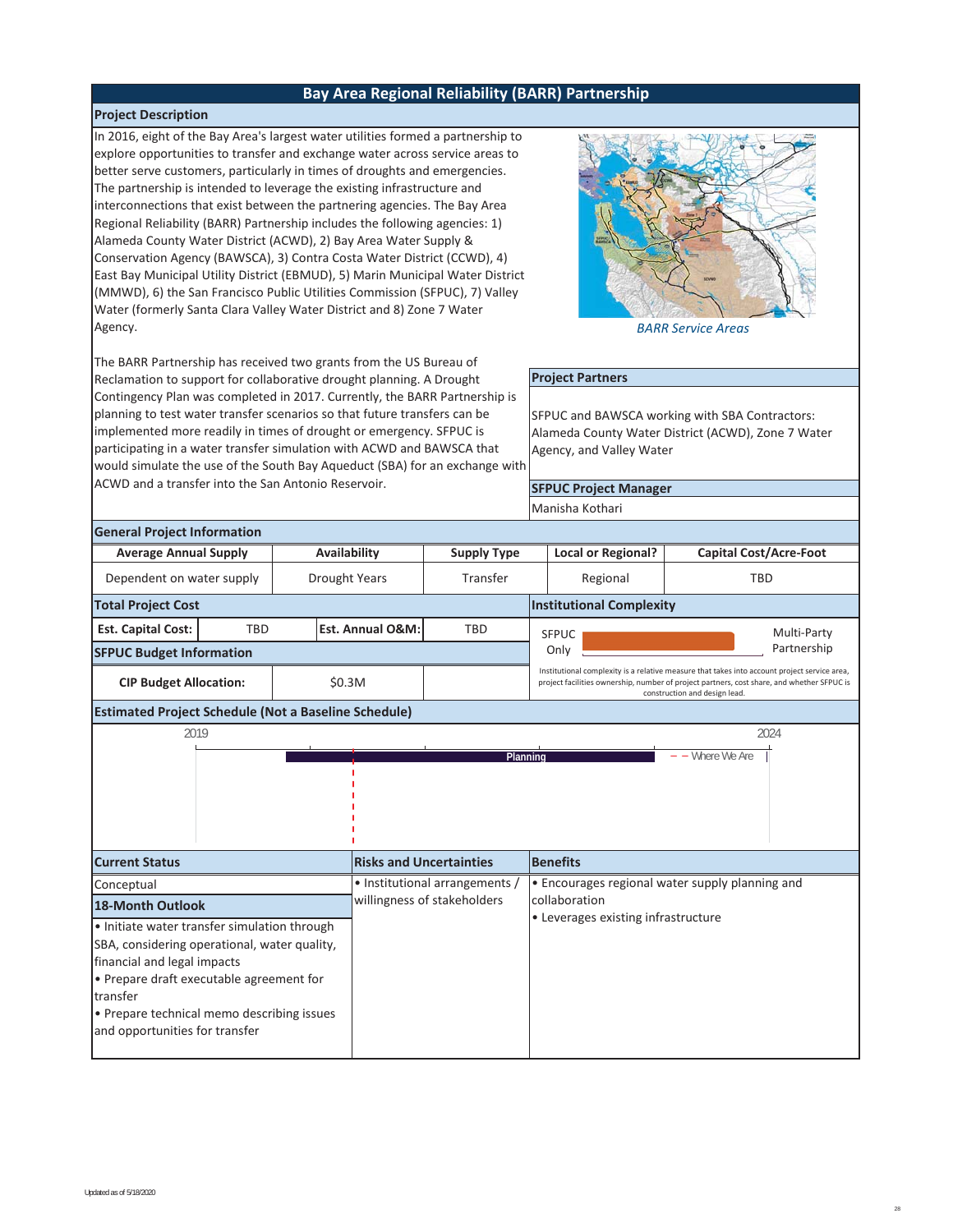#### **Calaveras Reservoir Expansion**

#### **Project Description**

This storage project envisions the expansion of Calaveras Reservoir to store excess Regional Water System (RWS) supplies or other source water in wet/normal years. No expansion of water rights from the local watershed is anticipated. With the Calaveras Dam Replacement project in place, Calaveras Dam holds a capacity of 96,850 acre-feet, or 31 billion gallons of water. Through an expansion, up to an additional 289,000 acre-feet, or 94 billion gallons of storage could be realized. Calaveras Reservoir is owned and operated by the SFPUC for the benefit of RWS customers. No external partners are anticipated at this time. The expansion of Calaveras Reservoir would provide storage for additional water that can be available in all water year types. The proposed project would include raising the dam, increasing the capacity of the outlet structures and the spillway, and the addition of any transmission and pumping needed to bring water to Calaveras Reservoir. Constraints including water availability and conveyance will need to be



*Calaveras Reservoir*

**Project Partners** 

SFPUC Only

**SFPUC Project Manager**

Susan Hou

#### **Total Project Cost SFPUC Budget Information Institutional Complexity Est. Capital Cost:** TBD **Est. Annual O&M:** TBD **General Project Information Average Annual Supply Availability Supply Type Local or Regional? Capital Cost/Acre-Foot Estimated Project Schedule (Not a Baseline Schedule) Benefits CIP Budget Allocation: Current Status** \$2.5M Institutional complexity is a relative measure that takes into account project service area, project facilities ownership, number of project partners, cost share, and whether SFPUC is construction and design lead. N/A Drought Years and/or All<br>Years Local Storage Regional Regional TBD • Feasibility Study underway to determine storage potential and infrastructure needs for four dam raise options (conceptual) • Internal review of water supply availability and conveyance options **18-Month Outlook Risks and Uncertainties** • Availability of additional water from the Tuolumne River to divert to storage • Provides operational flexibility, particularly in dry years • Increases storage capacity in the SFPUC's largest reservoir • Increases utilization of Tuolumne River and other wet/normal year supply Planning **Planning Eng. Design Env. Review Permitting Construction** 2015 2020 2025 2030 2035  $\overline{-}$  Where We Are SFPUC Only Multi-Party Partnership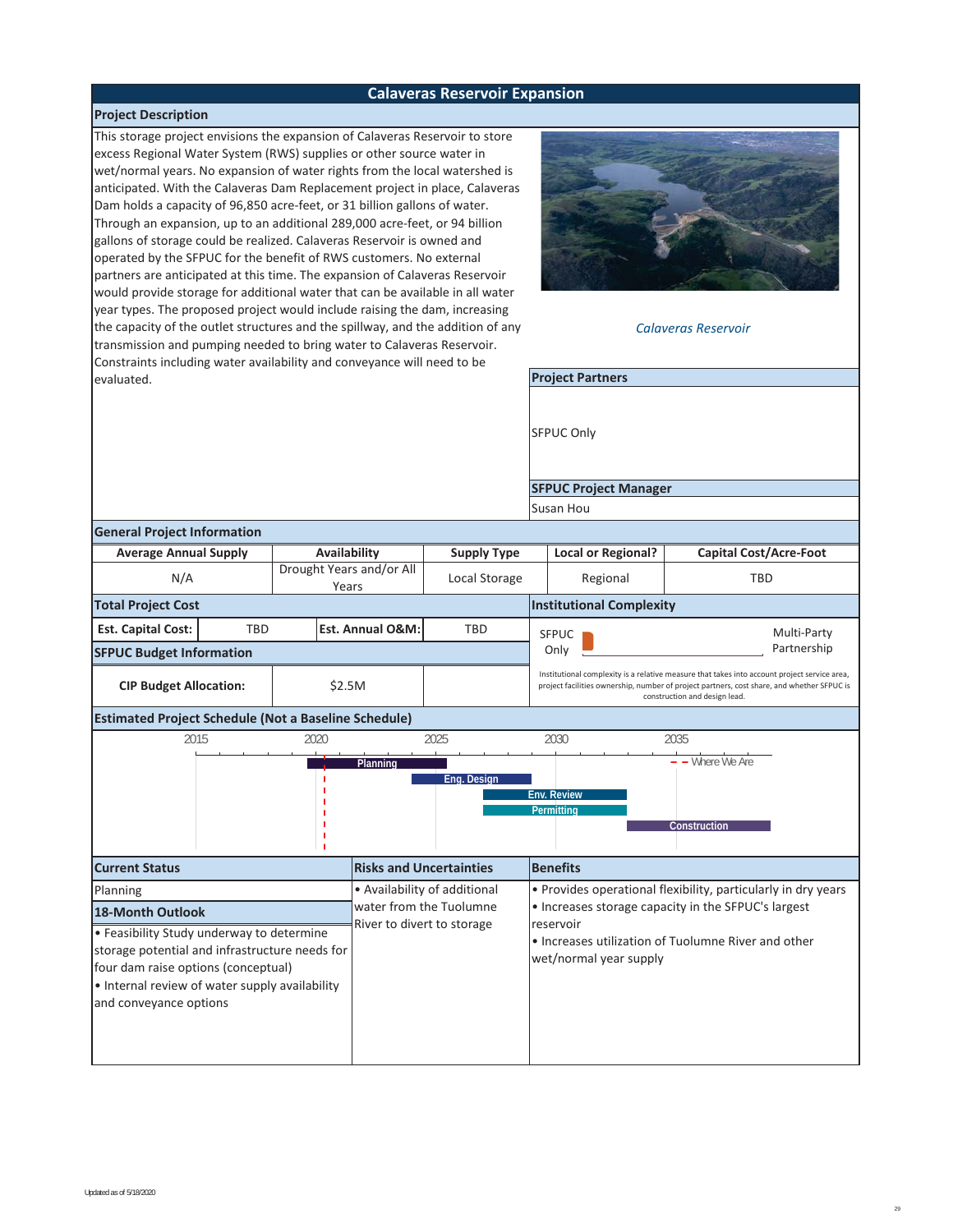#### **San Francisco Purified Water**

#### **Project Description**

The San Francisco Purified Water Project is a concept that envisions providing approximately 5 million gallons per day of new, local drinking water supply in San Francisco. The project would treat secondary effluent sourced from one of San Francisco's wastewater treatment plants through a multi-stage, multibarrier advanced treatment process to produce water that meets state and federal drinking water standards. The treated water would then be blended at one or more of San Francisco's drinking water reservoirs. This treatment and distribution process is referred to as treated water augmentation, and State regulations are still under development (anticipated by 2023). The SFPUC would have no external partners in developing the project infrastructure, but close coordination with regulators, other utilities contemplating similar projects, and our communities will be very important throughout the planning and development of this project.



*Southeast Treatment Plant*

Before engaging in project planning, SFPUC is conducting extensive research and data collection around water quality and process reliability for purified water opportunities. In 2018-2019, SFPUC operated a building-scale research project at its headquarters in San Francisco (PureWaterSF). Data revealed that the treatment processes operated as anticipated. Additional, larger-scale research is needed. Additionally, there are needs for operating training and public outreach before SFPUC will consider engaging in the development of a project.

 $\mathbf{I}$ 

| UC is conducting extensive research                                                                                                                                                                                                                     |                       |                 | <b>Project Partners</b>         |                                                                                                                                                                                            |  |  |  |  |
|---------------------------------------------------------------------------------------------------------------------------------------------------------------------------------------------------------------------------------------------------------|-----------------------|-----------------|---------------------------------|--------------------------------------------------------------------------------------------------------------------------------------------------------------------------------------------|--|--|--|--|
| and process reliability for purified<br>JC operated a building-scale research<br>sco (PureWaterSF). Data revealed that SFPUC only<br>ticipated. Additional, larger-scale<br>re needs for operating training and<br>der engaging in the development of a |                       |                 | <b>SFPUC Project Manager</b>    |                                                                                                                                                                                            |  |  |  |  |
|                                                                                                                                                                                                                                                         |                       |                 |                                 |                                                                                                                                                                                            |  |  |  |  |
|                                                                                                                                                                                                                                                         |                       | Manisha Kothari |                                 |                                                                                                                                                                                            |  |  |  |  |
|                                                                                                                                                                                                                                                         |                       |                 |                                 |                                                                                                                                                                                            |  |  |  |  |
| <b>Availability</b>                                                                                                                                                                                                                                     | <b>Supply Type</b>    |                 | <b>Local or Regional?</b>       | <b>Capital Cost/Acre-Foot</b>                                                                                                                                                              |  |  |  |  |
| All Years                                                                                                                                                                                                                                               | <b>Purified Water</b> |                 | Local                           | TBD                                                                                                                                                                                        |  |  |  |  |
|                                                                                                                                                                                                                                                         |                       |                 | <b>Institutional Complexity</b> |                                                                                                                                                                                            |  |  |  |  |
| <b>Est. Annual O&amp;M:</b>                                                                                                                                                                                                                             | TBD                   |                 | <b>SFPUC</b>                    | Multi-Party                                                                                                                                                                                |  |  |  |  |
|                                                                                                                                                                                                                                                         |                       |                 | Only                            | Partnership                                                                                                                                                                                |  |  |  |  |
| \$0.5M                                                                                                                                                                                                                                                  |                       |                 |                                 | Institutional complexity is a relative measure that takes into account project service area,<br>project facilities ownership, number of project partners, cost share, and whether SFPUC is |  |  |  |  |

#### **General Project Information Average Annual Supply**

|                                                             |     |           |                        | - 17 - 17 - 17                 |                                   |                                                                                                                                                                                                                             |                     |             |  |
|-------------------------------------------------------------|-----|-----------|------------------------|--------------------------------|-----------------------------------|-----------------------------------------------------------------------------------------------------------------------------------------------------------------------------------------------------------------------------|---------------------|-------------|--|
| 5 mgd                                                       |     | All Years |                        | <b>Purified Water</b>          |                                   | Local                                                                                                                                                                                                                       | TBD                 |             |  |
| <b>Total Project Cost</b>                                   |     |           |                        |                                |                                   | <b>Institutional Complexity</b>                                                                                                                                                                                             |                     |             |  |
| <b>Est. Capital Cost:</b>                                   | TBD |           | Est. Annual O&M:       | <b>TBD</b>                     |                                   | <b>SFPUC</b>                                                                                                                                                                                                                |                     | Multi-Party |  |
| <b>SFPUC Budget Information</b>                             |     |           |                        |                                | Only                              |                                                                                                                                                                                                                             |                     | Partnership |  |
| <b>CIP Budget Allocation:</b>                               |     |           | \$0.5M                 |                                |                                   | Institutional complexity is a relative measure that takes into account project service area,<br>project facilities ownership, number of project partners, cost share, and whether SFPUC is<br>construction and design lead. |                     |             |  |
| <b>Estimated Project Schedule (Not a Baseline Schedule)</b> |     |           |                        |                                |                                   |                                                                                                                                                                                                                             |                     |             |  |
| 2015                                                        |     | 2020      | 2025                   | 2030                           |                                   | 2035                                                                                                                                                                                                                        | 2040                |             |  |
|                                                             |     |           | Planning               |                                |                                   |                                                                                                                                                                                                                             | - - Where We Are    |             |  |
|                                                             |     |           |                        |                                | Eng. Design<br><b>Env. Review</b> |                                                                                                                                                                                                                             |                     |             |  |
|                                                             |     |           |                        |                                |                                   | Permitting                                                                                                                                                                                                                  |                     |             |  |
|                                                             |     |           |                        |                                |                                   |                                                                                                                                                                                                                             | <b>Construction</b> |             |  |
|                                                             |     |           |                        |                                | <b>Public Outreach</b>            |                                                                                                                                                                                                                             |                     |             |  |
| <b>Current Status</b>                                       |     |           |                        | <b>Risks and Uncertainties</b> |                                   | <b>Benefits</b>                                                                                                                                                                                                             |                     |             |  |
| Research / Conceptual                                       |     |           |                        | • Regulatory framework not in  | • Reduces Bay discharges          |                                                                                                                                                                                                                             |                     |             |  |
| <b>18-Month Outlook</b>                                     |     |           | place until after 2023 |                                |                                   | • Takes advantage of treated recycled water availability                                                                                                                                                                    |                     |             |  |
| • Continue research, analysis and outreach                  |     |           | analysis and study     | • Need for additional testing, |                                   |                                                                                                                                                                                                                             |                     |             |  |
| efforts on purified water opportunities                     |     |           | • Public perception    |                                |                                   |                                                                                                                                                                                                                             |                     |             |  |
|                                                             |     |           |                        |                                |                                   |                                                                                                                                                                                                                             |                     |             |  |
|                                                             |     |           |                        |                                |                                   |                                                                                                                                                                                                                             |                     |             |  |
|                                                             |     |           |                        |                                |                                   |                                                                                                                                                                                                                             |                     |             |  |
|                                                             |     |           |                        |                                |                                   |                                                                                                                                                                                                                             |                     |             |  |
|                                                             |     |           |                        |                                |                                   |                                                                                                                                                                                                                             |                     |             |  |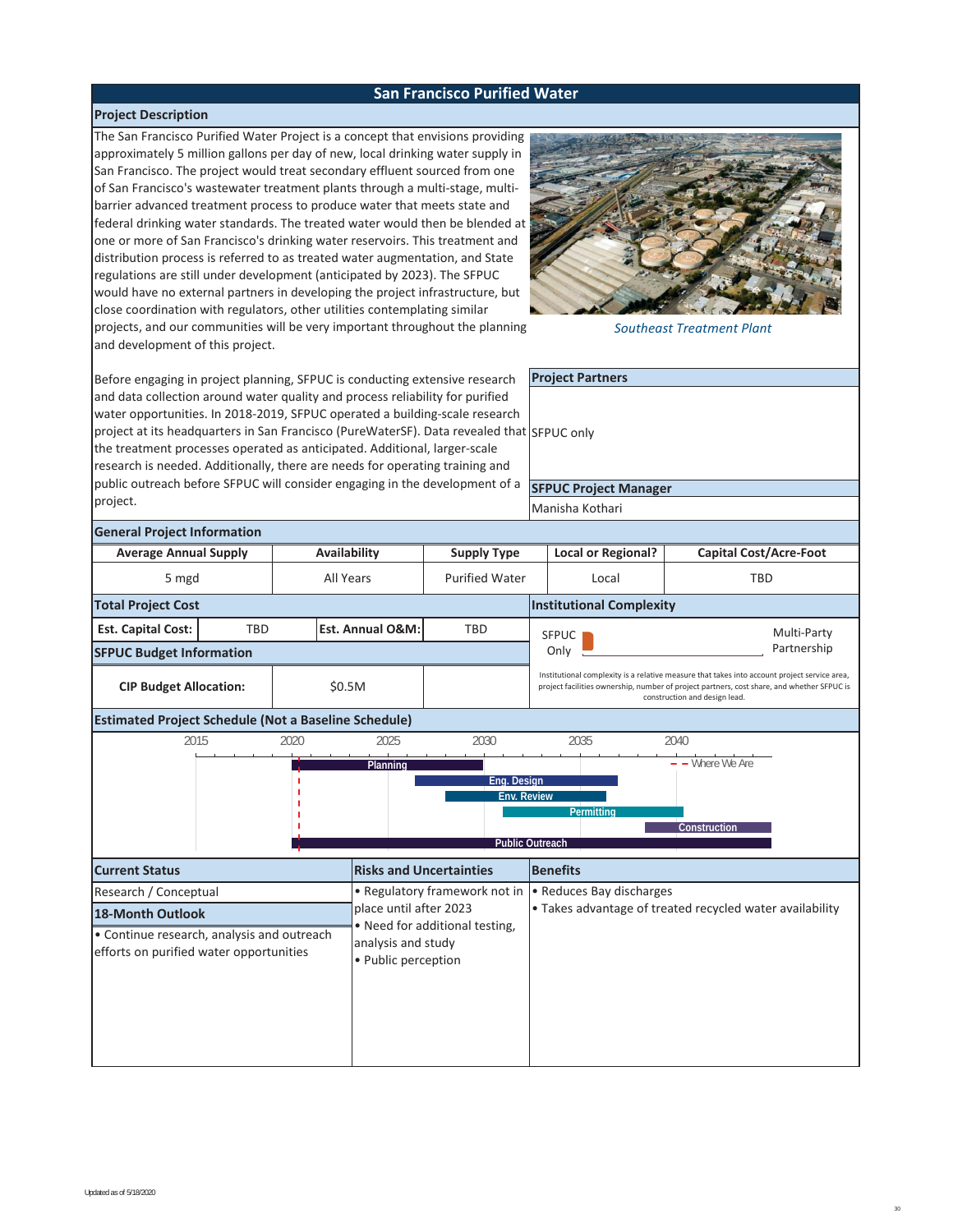# **Satellite Recycled Water (including AWSS)**

#### **Project Description**

The proposed Satellite Recycled Water Project would provide a tertiary recycled water supply to meet the demands of dual plumbed buildings in San Francisco that do not currently have a non-potable water supply source. Based on prior surveys, there is likely less than 0.5 mgd of demand for existing buildings that have the ability to use non-potable water, but lack the supply. This project would include a small centralized tertiary treatment facility, storage tank, and transmission lines that would be located nearest to a majority of the end uses. This project would provide an appropriate water supply source for non-potable irrigation, as well as commerial and industrial uses not addressed by the Non-Potable Ordinance (NPO) and the Auxiliary Water Supply System (AWSS) (the City's firefighting water system).



*Rendering of Chase Center in San Francisco*

| <b>Project Partners</b>      |
|------------------------------|
|                              |
| SFPUC only                   |
|                              |
| <b>SFPUC Project Manager</b> |
|                              |
| <b>Taylor Chang</b>          |



|                                                                                                                                                                                                                                         | Availability<br><b>Average Annual Supply</b> |           |                                                                                                                                                                 | <b>Supply Type</b>                                                                                                                                                                                                          |                        |                                                                                                                                                                                    | <b>Local or Regional?</b>       |  | <b>Capital Cost/Acre-Foot</b> |
|-----------------------------------------------------------------------------------------------------------------------------------------------------------------------------------------------------------------------------------------|----------------------------------------------|-----------|-----------------------------------------------------------------------------------------------------------------------------------------------------------------|-----------------------------------------------------------------------------------------------------------------------------------------------------------------------------------------------------------------------------|------------------------|------------------------------------------------------------------------------------------------------------------------------------------------------------------------------------|---------------------------------|--|-------------------------------|
| Up to 0.5 mgd                                                                                                                                                                                                                           |                                              | All Years |                                                                                                                                                                 | Recycled Water                                                                                                                                                                                                              |                        |                                                                                                                                                                                    | Local                           |  | <b>TBD</b>                    |
| <b>Total Project Cost</b>                                                                                                                                                                                                               |                                              |           |                                                                                                                                                                 |                                                                                                                                                                                                                             |                        |                                                                                                                                                                                    | <b>Institutional Complexity</b> |  |                               |
| <b>Est. Capital Cost:</b>                                                                                                                                                                                                               | <b>TBD</b>                                   |           | Est. Annual O&M:                                                                                                                                                | <b>TBD</b>                                                                                                                                                                                                                  |                        | <b>SFPUC</b>                                                                                                                                                                       |                                 |  | Multi-Party                   |
| <b>SFPUC Budget Information</b>                                                                                                                                                                                                         |                                              |           |                                                                                                                                                                 |                                                                                                                                                                                                                             | Only                   | Partnership                                                                                                                                                                        |                                 |  |                               |
| <b>CIP Budget Allocation:</b>                                                                                                                                                                                                           |                                              | \$0.3M    |                                                                                                                                                                 | Institutional complexity is a relative measure that takes into account project service area,<br>project facilities ownership, number of project partners, cost share, and whether SFPUC is<br>construction and design lead. |                        |                                                                                                                                                                                    |                                 |  |                               |
| <b>Estimated Project Schedule (Not a Baseline Schedule)</b>                                                                                                                                                                             |                                              |           |                                                                                                                                                                 |                                                                                                                                                                                                                             |                        |                                                                                                                                                                                    |                                 |  |                               |
| 2020                                                                                                                                                                                                                                    |                                              |           |                                                                                                                                                                 | 2025                                                                                                                                                                                                                        |                        |                                                                                                                                                                                    |                                 |  | 2030                          |
|                                                                                                                                                                                                                                         |                                              |           | Eng. Design<br><b>Env. Review</b><br>Permittina                                                                                                                 |                                                                                                                                                                                                                             | <b>Public Outreach</b> |                                                                                                                                                                                    | Construction                    |  |                               |
| <b>Current Status</b>                                                                                                                                                                                                                   |                                              |           | <b>Risks and Uncertainties</b>                                                                                                                                  |                                                                                                                                                                                                                             |                        | <b>Benefits</b>                                                                                                                                                                    |                                 |  |                               |
| Conceptual<br><b>18-Month Outlook</b><br>. Initiate consultant Task Order for Feasibility<br>Study<br>• Complete work for dual-plumbed and<br>irrigation plumbed property verification and<br>Recycled Water Satellite Facilities Study |                                              |           | • High cost relative to<br>customer potential<br>• Land availability<br>• Complexity of serving<br>dispersed customers<br>• Potential for cross-<br>connections |                                                                                                                                                                                                                             |                        | . Bridges gap not met by Non Potable Ordinance (NPO) for<br>non-potable needs<br>• Reduces Bay discharges<br>• Potential for potable offset<br>• Matches right water for right use |                                 |  |                               |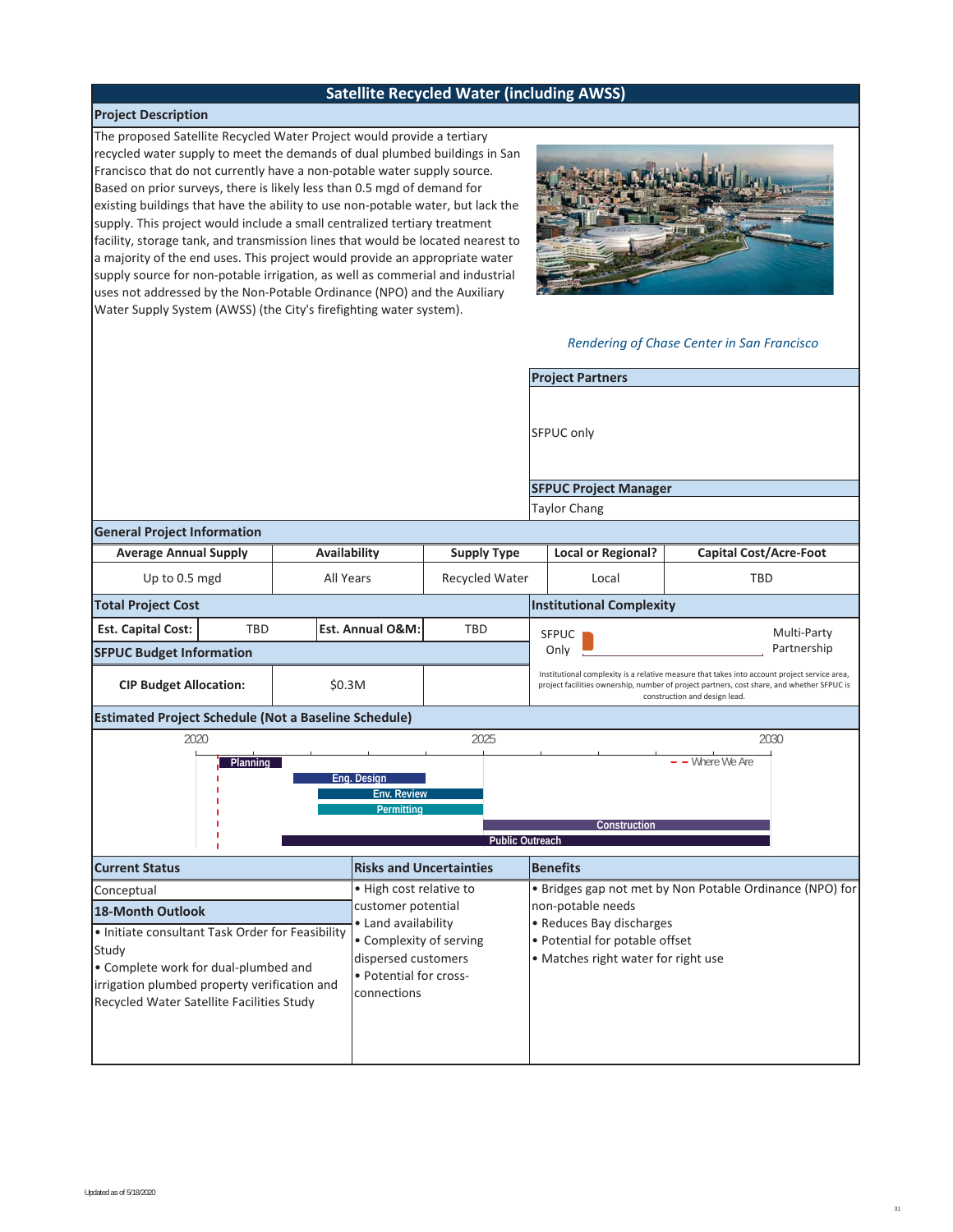# **Innovations Program**

#### **Project Description**

This program supports development of new technologies and initiatives to demonstrate the feasibility of atmospheric water generation, heat recovery systems in non-potable systems, expanded leak detection, and breweries treating process water for reuse. Included in the Innovations Program are demonstration of new technologies and grant funds to support partnership opportunties. Examples of projects within the Innovations Program include grant funding to support the reuse of process water in breweries, and onsite reuse projects with heat recovery systems. The SFPUC is also testing leak detection technologies and will pilot the use of atmospheric water generation technology locally.



*Fog on Golden Gate Bridge*

**Project Partners**

Various

**SFPUC Project Manager**

Paula Kehoe

#### **General Project Information**

| <u>senerar rivječi mnormation</u>                                                                                                                                                                        |                                                             |                                |                                   |                                 |                                                       |                           |      |                                                                                                                                                                                                                             |             |  |  |
|----------------------------------------------------------------------------------------------------------------------------------------------------------------------------------------------------------|-------------------------------------------------------------|--------------------------------|-----------------------------------|---------------------------------|-------------------------------------------------------|---------------------------|------|-----------------------------------------------------------------------------------------------------------------------------------------------------------------------------------------------------------------------------|-------------|--|--|
| <b>Average Annual Supply</b>                                                                                                                                                                             |                                                             | Availability                   |                                   | <b>Supply Type</b>              |                                                       | <b>Local or Regional?</b> |      | <b>Capital Cost/Acre-Foot</b>                                                                                                                                                                                               |             |  |  |
| Varies                                                                                                                                                                                                   |                                                             | Varies                         |                                   | Local                           |                                                       | Local                     |      | N/A                                                                                                                                                                                                                         |             |  |  |
| <b>Total Project Cost</b>                                                                                                                                                                                |                                                             |                                |                                   | <b>Institutional Complexity</b> |                                                       |                           |      |                                                                                                                                                                                                                             |             |  |  |
| <b>Est. Capital Cost:</b>                                                                                                                                                                                | <b>TBD</b>                                                  |                                | Est. Annual O&M:<br>N/A           |                                 | <b>SFPUC</b>                                          |                           |      |                                                                                                                                                                                                                             | Multi-Party |  |  |
| <b>SFPUC Budget Information</b>                                                                                                                                                                          |                                                             |                                |                                   |                                 |                                                       | Only                      |      |                                                                                                                                                                                                                             | Partnership |  |  |
| <b>CIP Budget Allocation:</b>                                                                                                                                                                            |                                                             | \$0.5M                         |                                   |                                 |                                                       |                           |      | Institutional complexity is a relative measure that takes into account project service area,<br>project facilities ownership, number of project partners, cost share, and whether SFPUC is<br>construction and design lead. |             |  |  |
|                                                                                                                                                                                                          | <b>Estimated Project Schedule (Not a Baseline Schedule)</b> |                                |                                   |                                 |                                                       |                           |      |                                                                                                                                                                                                                             |             |  |  |
| 2016                                                                                                                                                                                                     | 2017                                                        | 2018                           | 2019<br>$-1$ , $-1$ , $-1$ , $-1$ | 2020<br>2021                    | 2022                                                  | 2023                      | 2024 | 2025                                                                                                                                                                                                                        | 2026        |  |  |
|                                                                                                                                                                                                          |                                                             |                                |                                   |                                 |                                                       | Pilot Testing (various)   |      |                                                                                                                                                                                                                             |             |  |  |
| <b>Current Status</b>                                                                                                                                                                                    |                                                             | <b>Risks and Uncertainties</b> |                                   |                                 | <b>Benefits</b>                                       |                           |      |                                                                                                                                                                                                                             |             |  |  |
| Planning; Pilot Testing                                                                                                                                                                                  |                                                             | · Individual projects may be   |                                   |                                 | • Identifies new technology opportunities to increase |                           |      |                                                                                                                                                                                                                             |             |  |  |
| 18-Month Outlook                                                                                                                                                                                         |                                                             | small, making them costly      |                                   |                                 | efficiency and water availability                     |                           |      |                                                                                                                                                                                                                             |             |  |  |
| · Test alternative leak detection technologies<br>• Evaluate atmospheric water generation<br>technology potential<br>• Provide grant support for the<br>implementation of brewery process water<br>reuse |                                                             |                                |                                   |                                 |                                                       |                           |      |                                                                                                                                                                                                                             |             |  |  |